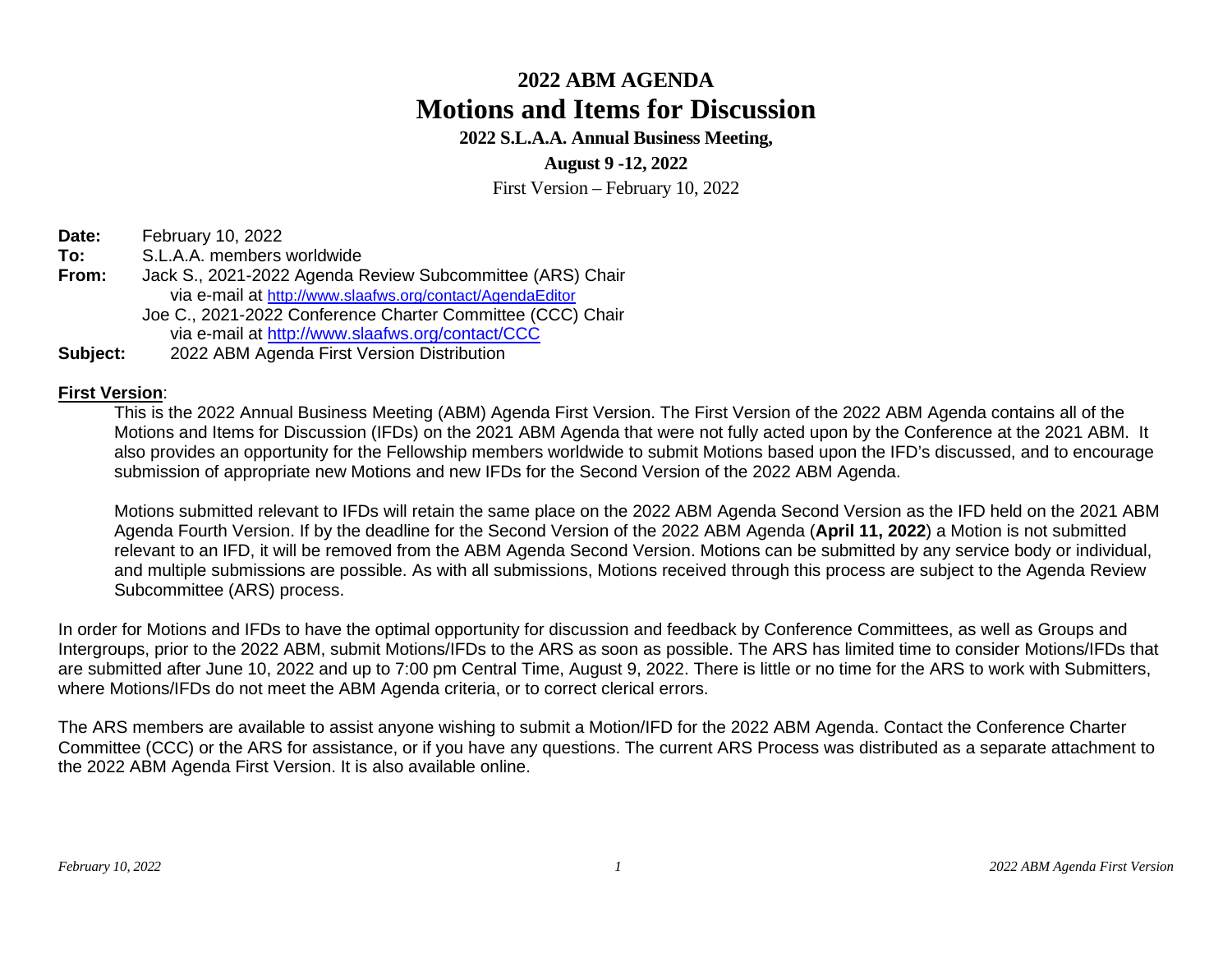#### **2022 S.L.A.A. Annual Business Meeting,**

#### **August 9 -12, 2022**

First Version – February 10, 2022

The ARS does not take any position on any Motion/IFD in relation to its content and does not make any recommendation for approval or lack of approval by the Conference.

#### Second Version

The Second Version contains Motions carried forward from 2021 that were not fully acted upon at the 2021 ABM. The Second Version also contained any Motions submitted relevant to IFDs discussed at the 2021 ABM. Finally, the Second Version contains any Motions/IFDs received after 7:00 pm August 3, 2021 that have been accepted onto the 2022 ABM Agenda. Conference Committees have the opportunity to submit comments about Motions/IFDs appearing on this Second Version.

#### Third Version

The Third Version contains Motions carried forward from 2021 that were not fully acted upon at the 2021 ABM. The ABM Agenda Third Version adds Conference Committee feedback to Motions/IFDs appearing on the ABM Agenda Second Version, as well as any Motions/IFD's that have been accepted onto the current ABM Agenda since distribution of the ABM Agenda Second Version.

#### Fourth Version

The 2022 ABM Agenda Fourth Version will be distributed on **August 10, 2022**, to those attending the 2022 ABM. This Fourth Version will add Motions/FD's accepted onto the 2022 ABM Agenda between the time the Third Version was distributed and 7:00 pm Central Time August 09, 2022.

#### Respectfully,

Jack S. 2021-2022 ARS Chair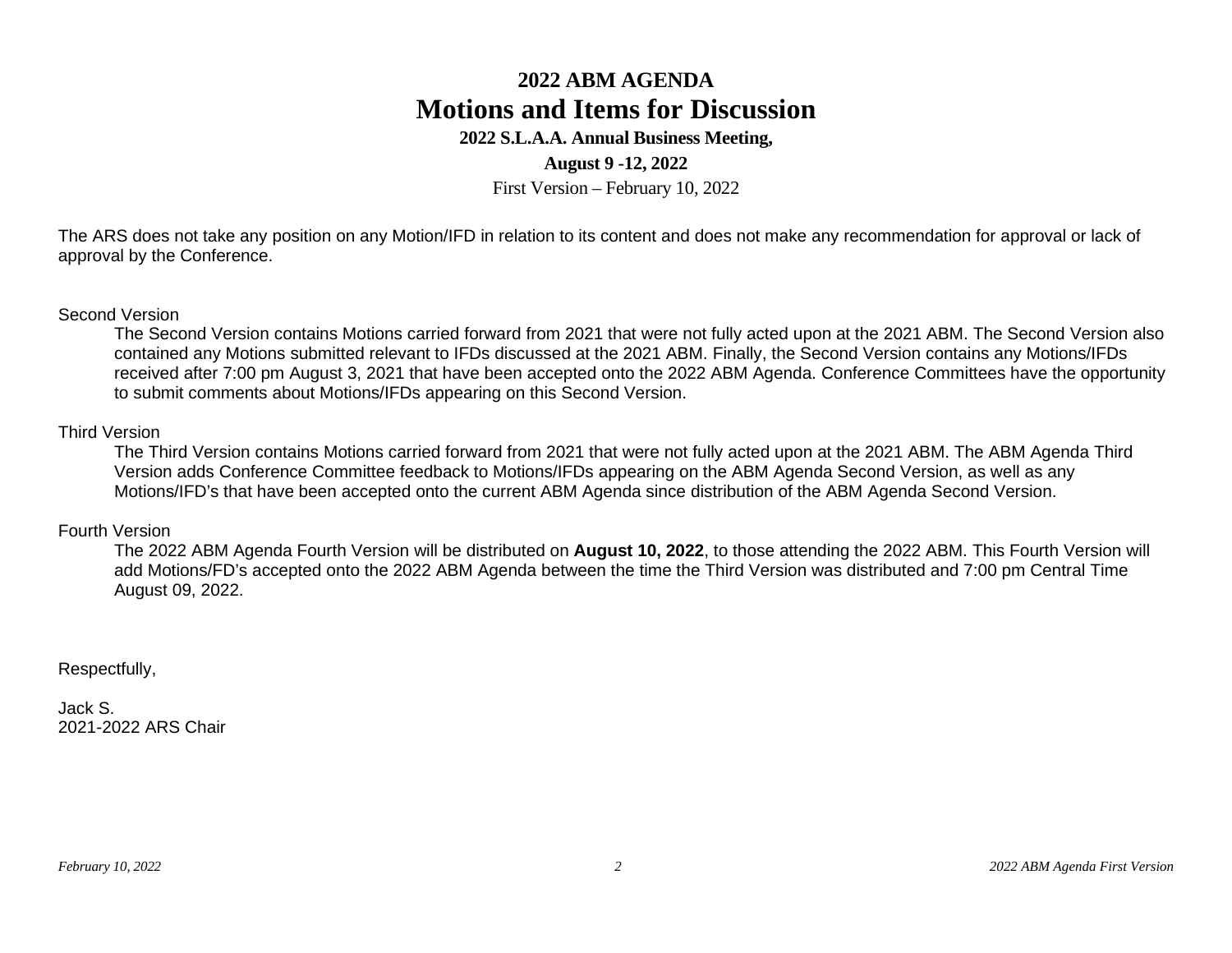### **2022 S.L.A.A. Annual Business Meeting,**

#### **August 9 -12, 2022**

First Version – February 10, 2022

#### **Explanation of Agenda Item numbers:**

| Example:             | 190#/18-#                                                                                         |
|----------------------|---------------------------------------------------------------------------------------------------|
| $220\frac{4}{20}$ -# | Current year's ABM Agenda Motion/IFD number is shown before the slash (/).                        |
|                      | o designates an ABM Agenda Motion/IFD related to an ABM Agenda Motion/IFD from the previous year. |
|                      | n designates a new ABM Agenda Motion/IFD submitted for the first time this year.                  |
| 220#/20-#            | Year Motion/IFD originated and order on that year's ABM Agenda is shown after the slash (/)       |

#### **Explanation of vote tallies:**

Example:  $\# - \# - \#$ For – Against – Abstain

#### **Explanation of the Conference Year for Conference Committees**:

The 2021-2022 CCC started on the last day of the 2021 ABM and was active through all but the last day of the 2022 ABM (**August 11, 2022**). **CONFERENCE COMMITTEES** (and their abbreviations)

| <b>Diversity</b><br>(CSC)<br>(CDC)<br>Service<br>(CFC)<br>(CSPC)<br>Sponsorship<br>Finance<br>(CSTCC)<br><b>Healthy Relationships</b><br>(CHRC)<br>Steps, Traditions, and Concepts<br><b>Translation and International Outreach</b><br>Intergroup Communication<br>(CTIOC)<br>(CICC)<br>(CJC)<br>Journal | Anorexia<br>By-Laws<br>Charter | (CAC)<br>(CBC)<br>(CCC) | Literature<br><b>Members Retention</b><br><b>Public Information</b> | (CLC)<br>(CMRC)<br>(CPIC) |  |
|----------------------------------------------------------------------------------------------------------------------------------------------------------------------------------------------------------------------------------------------------------------------------------------------------------|--------------------------------|-------------------------|---------------------------------------------------------------------|---------------------------|--|
|----------------------------------------------------------------------------------------------------------------------------------------------------------------------------------------------------------------------------------------------------------------------------------------------------------|--------------------------------|-------------------------|---------------------------------------------------------------------|---------------------------|--|

### **Draft literature related to a Motion or IFD in this ABM Agenda may be found in the ABM Agenda Attachments document.**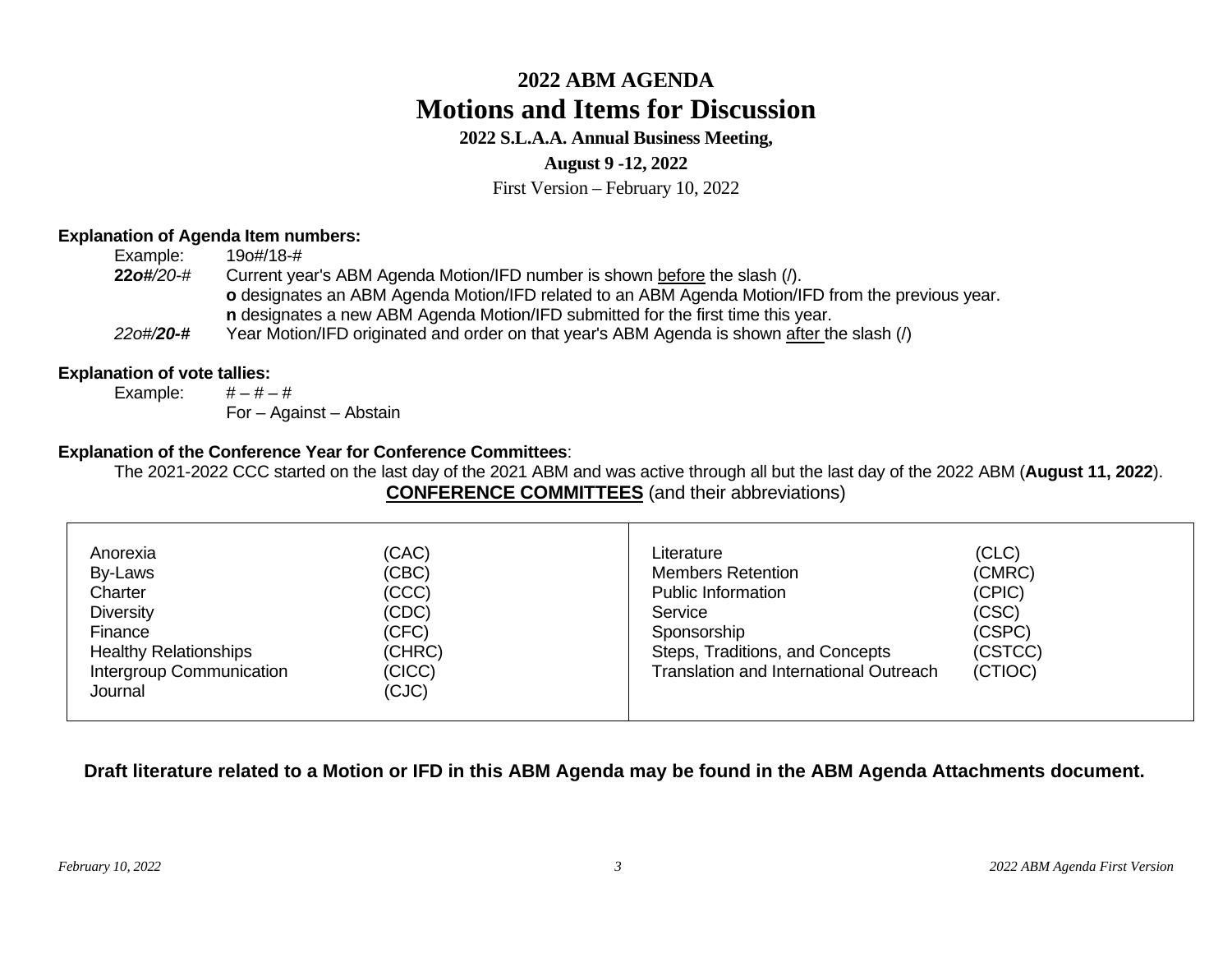### **2022 S.L.A.A. Annual Business Meeting,**

#### **August 9 -12, 2022**

| <b>ITEM#</b> | <b>DESCRIPTION/SUMMARY</b>                                                                                                                                                                                                                                                                                                                                                                                                                                                                                                                                                    | <b>STATUS</b> | <b>FEEDBACK/DISCUSSION</b>                                                                    |
|--------------|-------------------------------------------------------------------------------------------------------------------------------------------------------------------------------------------------------------------------------------------------------------------------------------------------------------------------------------------------------------------------------------------------------------------------------------------------------------------------------------------------------------------------------------------------------------------------------|---------------|-----------------------------------------------------------------------------------------------|
| 22o01/21-16  | Item for discussion:<br><b>ENTER WHAT THE ITEM IS:</b><br>The CLC is asking the Conference for approval to proceed with current<br>projects listed in the attachments.<br><b>ENTER THE INTENT of IFD:</b><br>The Literature Creation Editing and Publishing (LCEP) workgroup of the<br>Board Publishing and Distribution Committee has suggested that as part of                                                                                                                                                                                                              |               | 2021 ARS:<br>The ARS approved this<br>submission 3-0-0.<br><b>Committee Comments:</b><br>None |
|              | the S.L.A.A. publishing workflow the Conference be alerted early to work in<br>progress at the CLC, and either endorse or reject that work. Early drafts of<br>this work are attached. Delegates are welcome to add comments. If<br>endorsed the CLC will continue with its work. If rejected the CLC will stop<br>development of the rejected project. We encourage all delegates to read the<br>report from the LCEP in the ABM binder<br><b>ENTER THE REQUIREMENTS if IFD is acted upon:</b><br>No additional cost or labor will be incurred as a result of this proposal. |               |                                                                                               |
| 22o02/21-17  | Item for discussion:<br><b>ENTER WHAT THE ITEM IS:</b><br>To create a Conference Committee dealing with fantasy in connection with<br>sex and love addiction<br><b>ENTER THE INTENT of IFD:</b><br>To identify or create materials pertinent to the fantasy element of sex and<br>love addiction, currently there is a shortage of FWS approved literature, and<br>it appears that there is a growing number of people identifying as fantasy<br>addicts.                                                                                                                     |               | 2021 ARS:<br>The ARS approved this<br>submission 3-0-0.<br><b>Committee Comments:</b><br>None |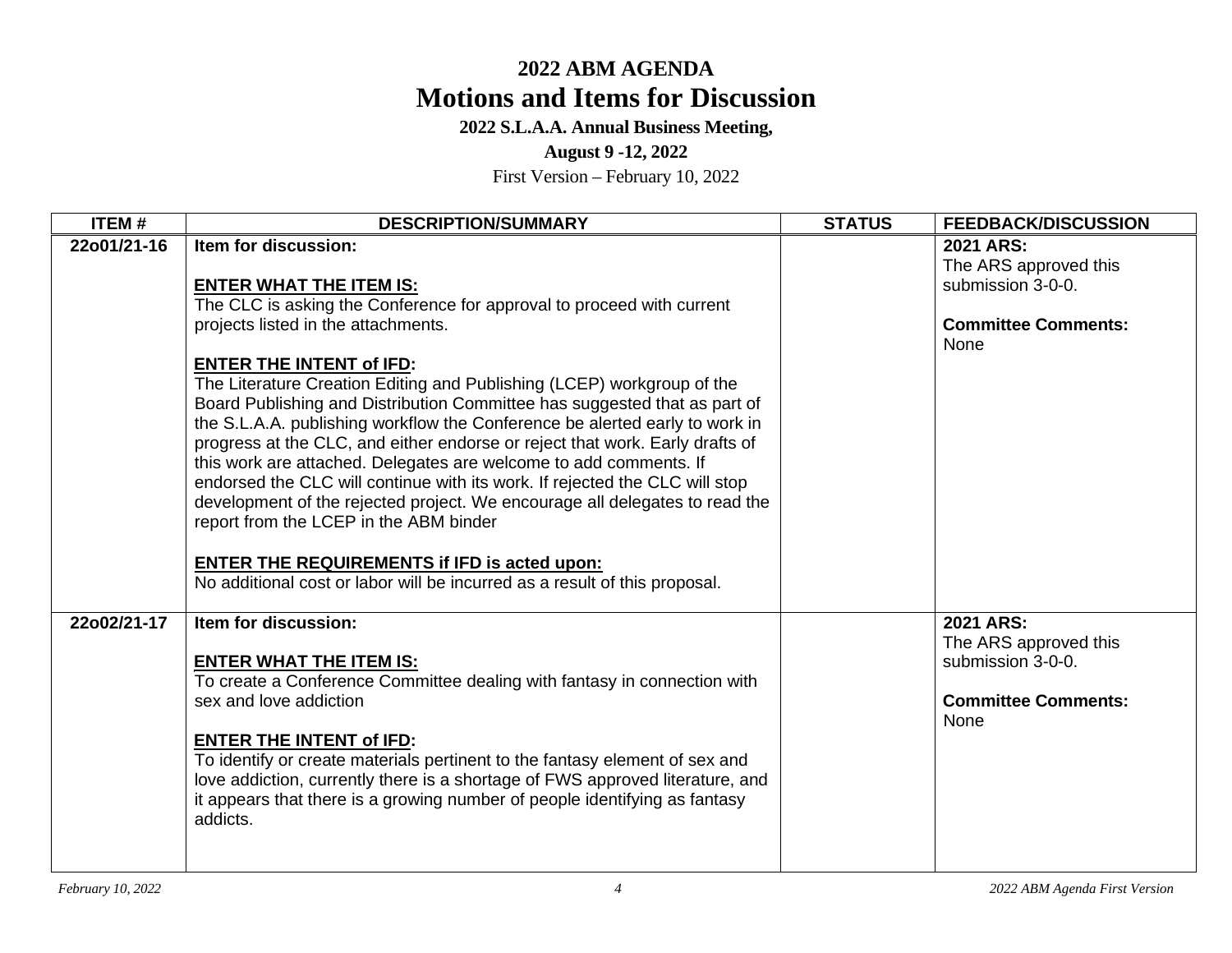**2022 S.L.A.A. Annual Business Meeting,** 

**August 9 -12, 2022** 

| ITEM#                         | <b>DESCRIPTION/SUMMARY</b>                                                                                                                 | <b>STATUS</b> | <b>FEEDBACK/DISCUSSION</b>         |
|-------------------------------|--------------------------------------------------------------------------------------------------------------------------------------------|---------------|------------------------------------|
| 22o02/21-17<br>Continued from | <b>ENTER THE REQUIREMENTS if IFD is acted upon:</b><br>There is no cost or labor required as a result of this IFD.                         |               |                                    |
| previous page                 |                                                                                                                                            |               |                                    |
|                               |                                                                                                                                            |               |                                    |
| 22o03/21-18                   | Item for discussion:                                                                                                                       |               | 2021 ARS:<br>The ARS approved this |
|                               | <b>ENTER WHAT THE ITEM IS:</b>                                                                                                             |               | submission 3-0-0.                  |
|                               | Discussion about current and future issues regarding recovery materials                                                                    |               |                                    |
|                               | (audio and visual) posted to the Internet.                                                                                                 |               | <b>Committee Comments:</b><br>None |
|                               | <b>ENTER THE INTENT of IFD:</b>                                                                                                            |               |                                    |
|                               | The CPIC is requesting feedback from the Conference Members and                                                                            |               |                                    |
|                               | Delegates regarding the attached 18 questions and the need for proper                                                                      |               |                                    |
|                               | management, establishing or updating recommended guidelines,<br>safequarding anonymity, etc., with the posting of audio and video recovery |               |                                    |
|                               | recordings on the Internet.                                                                                                                |               |                                    |
|                               |                                                                                                                                            |               |                                    |
|                               | <b>ENTER THE REQUIREMENTS if IFD is acted upon:</b>                                                                                        |               |                                    |
|                               | Cost and labor will not be known until after the discussion. The comments                                                                  |               |                                    |
|                               | received will be discussed further in the CPIC, and will either be used in a                                                               |               |                                    |
|                               | plan of action or will lead to a Motion at the 2022 ABM.                                                                                   |               |                                    |
|                               |                                                                                                                                            |               |                                    |
| 22o04/21-19                   | Item for discussion:                                                                                                                       |               | 2021 ARS:                          |
|                               |                                                                                                                                            |               | The ARS approved this              |
|                               | <b>ENTER WHAT THE ITEM IS:</b><br>In 2020 the BPDC (Board Publishing and Distribution Committee) Chair was                                 |               | submission 3-0-0.                  |
|                               | tasked by the BOT to populate a working group to conduct a diagnostic                                                                      |               | <b>Committee Comments:</b>         |
|                               | review of our current literature process, from creation/inception at the CLC                                                               |               | None                               |
|                               | level (Appendix H process) and draft revisions, to final Board publishing                                                                  |               |                                    |
|                               | (Appendix I process). In response, the BPDC Chair organized the Literature                                                                 |               |                                    |
|                               | Creation, Editing, and Publishing subcommittee (the LCEP) made up of 2                                                                     |               |                                    |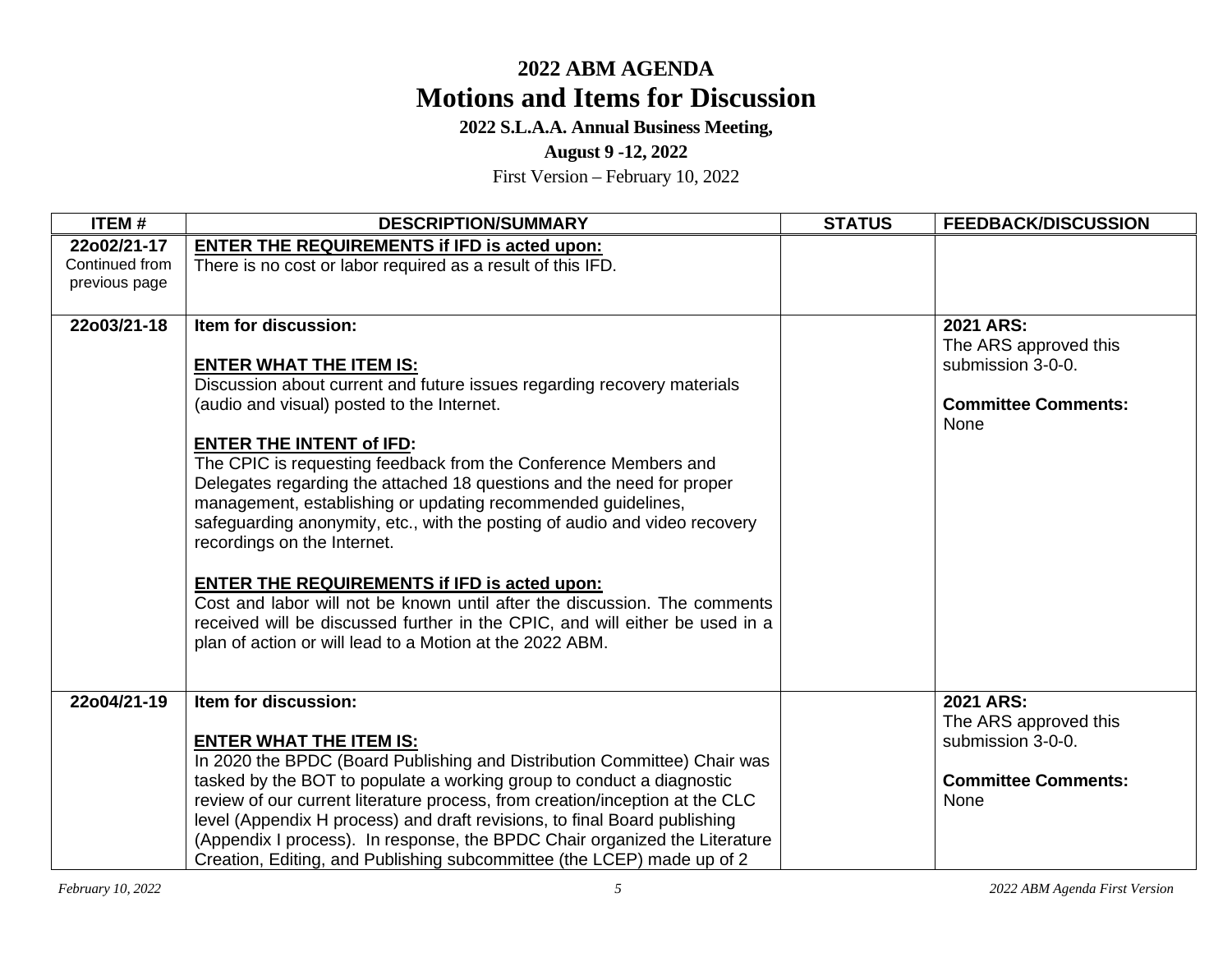## **2022 S.L.A.A. Annual Business Meeting,**

**August 9 -12, 2022** 

| <b>ITEM#</b>                                   | <b>DESCRIPTION/SUMMARY</b>                                                                                                                                                                                                                                                                                                                                                                                                                                                                                                                                                                                                                                                                                                                                                                                                                                                                                                                                                                                                                                                                                                                                                                                                                                                                                                                                                                                                   | <b>STATUS</b> | <b>FEEDBACK/DISCUSSION</b> |
|------------------------------------------------|------------------------------------------------------------------------------------------------------------------------------------------------------------------------------------------------------------------------------------------------------------------------------------------------------------------------------------------------------------------------------------------------------------------------------------------------------------------------------------------------------------------------------------------------------------------------------------------------------------------------------------------------------------------------------------------------------------------------------------------------------------------------------------------------------------------------------------------------------------------------------------------------------------------------------------------------------------------------------------------------------------------------------------------------------------------------------------------------------------------------------------------------------------------------------------------------------------------------------------------------------------------------------------------------------------------------------------------------------------------------------------------------------------------------------|---------------|----------------------------|
| 22o04/21-19<br>Continued from<br>previous page | CCC members, 2 CLC members, 2 BOT, and 2 former Board members. The<br>Chair would like to offer our report to the Conference for discussion and to<br>circulate several potential solutions to issues that will be raised in certain<br>IFDs/Motions regarding literature on this year's ABM Agenda. These<br>potential solutions are presented in the draft Flow Chart in the Attachments.                                                                                                                                                                                                                                                                                                                                                                                                                                                                                                                                                                                                                                                                                                                                                                                                                                                                                                                                                                                                                                  |               |                            |
|                                                | <b>ENTER THE INTENT of IFD:</b><br>The BPDC Chair has received much positive feedback from several service<br>bodies, including the Board of Trustees, regarding what the LCEP has<br>accomplished this year. We would like to share this work with the entire<br>Conference and offer our experience/strength/hope towards resolving any<br>outstanding conflicts that may have arisen over literature<br>creation/editing/publishing miscommunications over the past few years. We<br>have drafted a new publishing system (in the form of a FlowChart) that<br>would streamline the Appendix H & I process, afford more diversity in<br>literature review, get the BPDC involved earlier in assisting with the<br>publishing process (which would allow better collaboration between the<br>BPDC and the CLC), and suggest a more efficient way of getting literature<br>on the table for Conference review so we do not have an overwhelming list<br>of projects in front of us, which we know Delegates will never have time to<br>properly review. Our hope is by submitting our report with these possible<br>literature solutions, we will provide a beacon of hope for anyone who felt<br>frustrated, overwhelmed, or discouraged by our current process of<br>creating/editing/publishing literature.<br>The flow chart is a draft document. It has not been approved by the Board of<br>Trustees or BPDC or LCEP. |               |                            |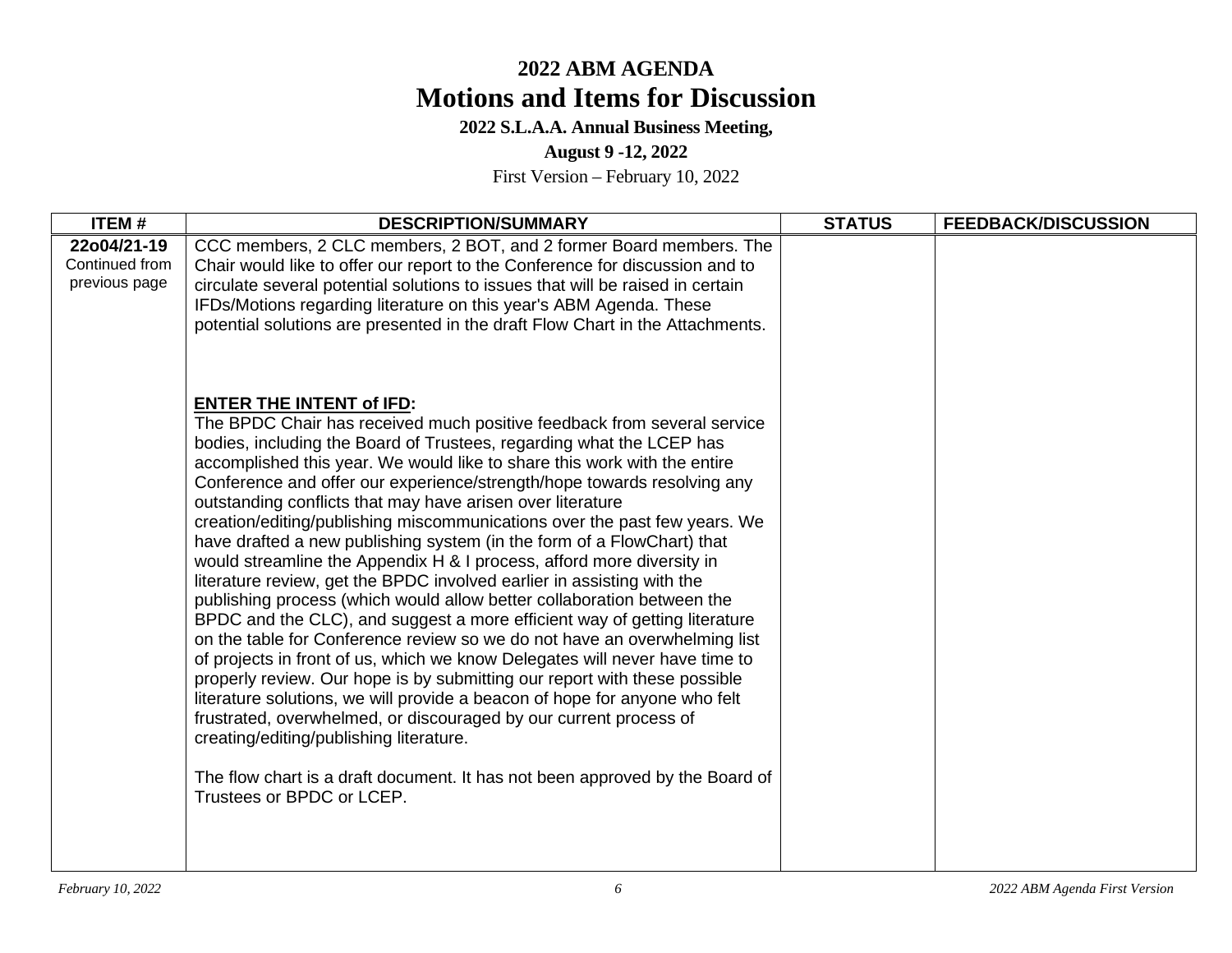## **2022 S.L.A.A. Annual Business Meeting,**

**August 9 -12, 2022** 

| <b>ITEM#</b>                                   | <b>DESCRIPTION/SUMMARY</b>                                                                                                                                                                                                                                                                                                                                                                                                    | <b>STATUS</b> | <b>FEEDBACK/DISCUSSION</b>                                                                                  |
|------------------------------------------------|-------------------------------------------------------------------------------------------------------------------------------------------------------------------------------------------------------------------------------------------------------------------------------------------------------------------------------------------------------------------------------------------------------------------------------|---------------|-------------------------------------------------------------------------------------------------------------|
| 22o04/21-19<br>Continued from<br>previous page | <b>ENTER THE REQUIREMENTS if IFD is acted upon:</b><br>No additional cost to implement. LCEP subcommittee will disband after this<br>Conference Year and the next BPDC Chair will continue this work with their                                                                                                                                                                                                               |               |                                                                                                             |
|                                                | members in 2022 based on feedback/guidance from the BOT, Conference<br>(including its Committees).                                                                                                                                                                                                                                                                                                                            |               |                                                                                                             |
| 22o05/21-20                                    | Item for discussion:<br><b>ENTER WHAT THE ITEM IS:</b>                                                                                                                                                                                                                                                                                                                                                                        |               | 2021 ARS:<br>The ARS approved this<br>submission 3-0-0.                                                     |
|                                                | Provide the PDF version of our S.L.A.A. Basic Text (in all available<br>languages) for free on the FWS website.                                                                                                                                                                                                                                                                                                               |               | <b>Committee Comments:</b>                                                                                  |
|                                                | <b>ENTER THE INTENT of IFD:</b><br>Alcoholics Anonymous, the pioneers of 12 step recovery, have their basic<br>texts "Alcoholics Anonymous" aka Big Book, and "Twelve Steps and Twelve<br>Traditions" aka 12x12, both available for free in PDF form on their website.<br>Our primary purpose is to carry the message to those still suffering,<br>regardless of their financial situation. Open system and trust that Higher |               | None                                                                                                        |
|                                                | Power is abundant. Long-term investment in increasing new membership.<br><b>ENTER THE REQUIREMENTS if IFD is acted upon:</b><br>Increase in web traffic to our website. Webmaster cost to protect PDF from<br>being edited once downloaded.                                                                                                                                                                                   |               |                                                                                                             |
| 22o06/20-01                                    | <b>Item For Discussion:</b><br><b>ENTER WHAT THE ITEM IS:</b><br>Add the document 'The Blessings' to the list of Eight Core Documents of                                                                                                                                                                                                                                                                                      |               | 2020 ARS:<br>The ARS approved this<br>submission 3-0-0.                                                     |
|                                                | S.L.A.A. increasing the list to nine.<br><b>ENTER THE INTENT OF ITEM:</b><br>The Blessings are quotes from our Basic Text. They are included as part of<br>the Pocket Toolkit. Many meetings read non-Conference Approved                                                                                                                                                                                                     |               | 2020 ARS notes the concept<br>of Core Documents was<br>initiated by the BOT.<br>Subsequently, an additional |
|                                                |                                                                                                                                                                                                                                                                                                                                                                                                                               |               | <b>Core Document was</b>                                                                                    |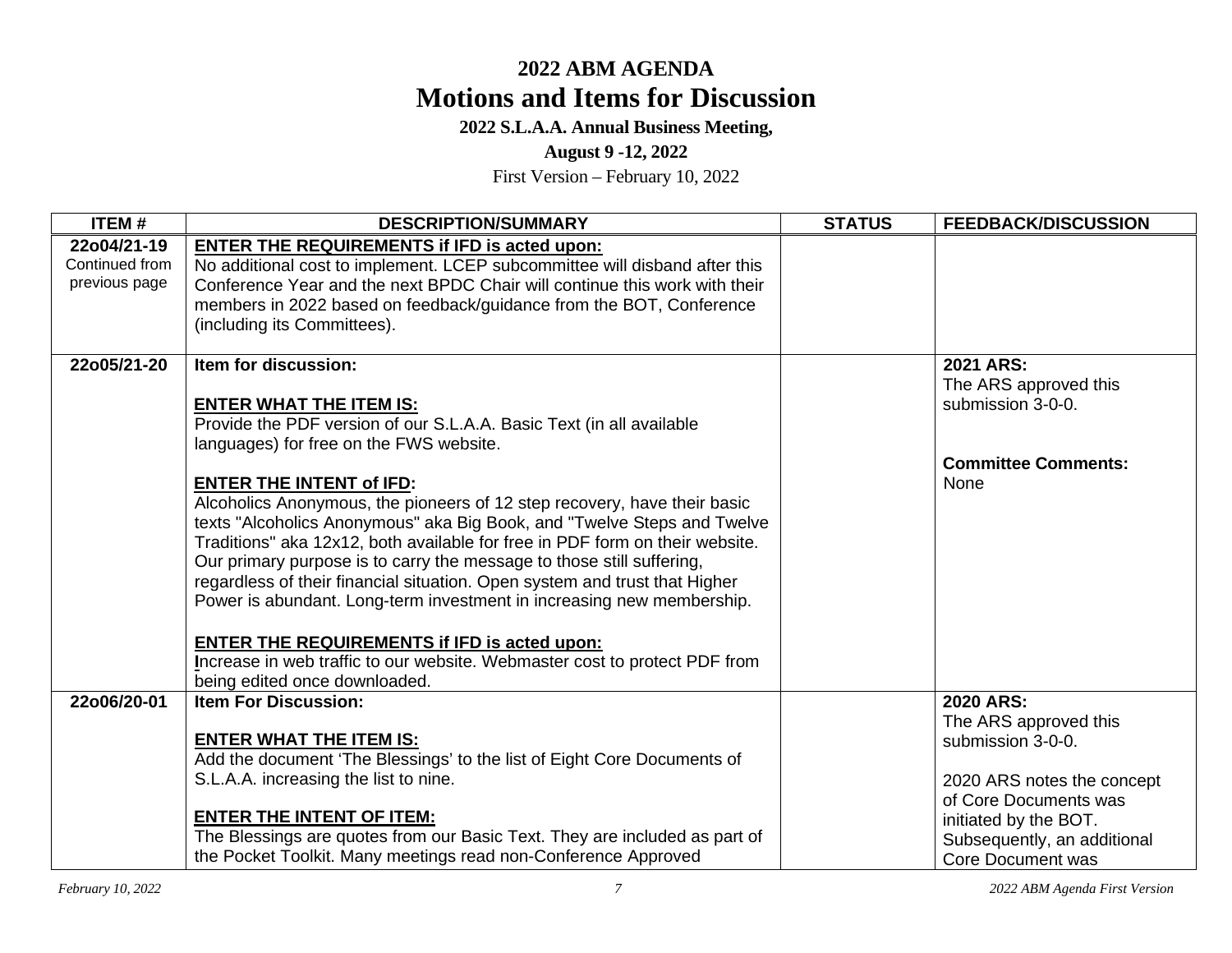## **2022 S.L.A.A. Annual Business Meeting,**

**August 9 -12, 2022** 

| ITEM#                                          | <b>DESCRIPTION/SUMMARY</b>                                                                                                                                                                                                                                                                                                                                                                                                                                                                                                                                                                                       | <b>STATUS</b> | <b>FEEDBACK/DISCUSSION</b>                                                                                                                                                      |
|------------------------------------------------|------------------------------------------------------------------------------------------------------------------------------------------------------------------------------------------------------------------------------------------------------------------------------------------------------------------------------------------------------------------------------------------------------------------------------------------------------------------------------------------------------------------------------------------------------------------------------------------------------------------|---------------|---------------------------------------------------------------------------------------------------------------------------------------------------------------------------------|
| 22o06/20-01<br>Continued from<br>previous page | Literature from other 12 Step fellowships. Having the Blessings as a Core<br>Document provides S.L.A.A. meetings who care to use them with a<br>document that is a part of our history and heritage.<br><b>ENTER THE REQUIREMENTS IF THE ITEM IS ACTED UPON:</b><br>There is no cost to discuss this item, only time designated for discussion at<br>the ABM.                                                                                                                                                                                                                                                    |               | designated by the Conference.<br>Please consider what a Core<br>Document is, and who is<br>responsible for designating<br>Core Documents.<br><b>Committee Comments:</b><br>None |
| 22o07/20-02                                    | <b>Motion:</b><br><b>ENTER WHAT THE ITEM IS:</b><br>Publish the Twelve Steps of S.L.A.A. in Simplified English for use by<br>members as they practice the steps.<br><b>ENTER THE INTENT OF ITEM:</b><br>To help members of S.L.A.A. ho struggle with the reading difficulty of the<br>Basic Text. We feel members will benefit from the Steps in plain language.<br><b>ENTER THE REQUIREMENTS IF THE ITEM IS ACTED UPON:</b><br>Cost and labor for desktop publishing, printing, sales, storage and shipping,<br>and all other administration for this new Book/Booklet will be incurred by the<br>F.W.S. Office |               | 2022 ARS:<br>The ARS approved this<br>submission 3-0-0.<br><b>Committee Comments:</b>                                                                                           |
| 22o08/20-03                                    | <b>Item for Discussion:</b><br><b>ENTER WHAT THE ITEM IS:</b><br>Discuss the amount of literature submitted to the Conference in recent<br>years. Specifically, if there is too much on the agenda for the Conference to<br>read and evaluate it thoroughly.                                                                                                                                                                                                                                                                                                                                                     |               | 2020 ARS:<br>The ARS approved this<br>submission 3-0-0.<br><b>Committee Comments:</b><br>None                                                                                   |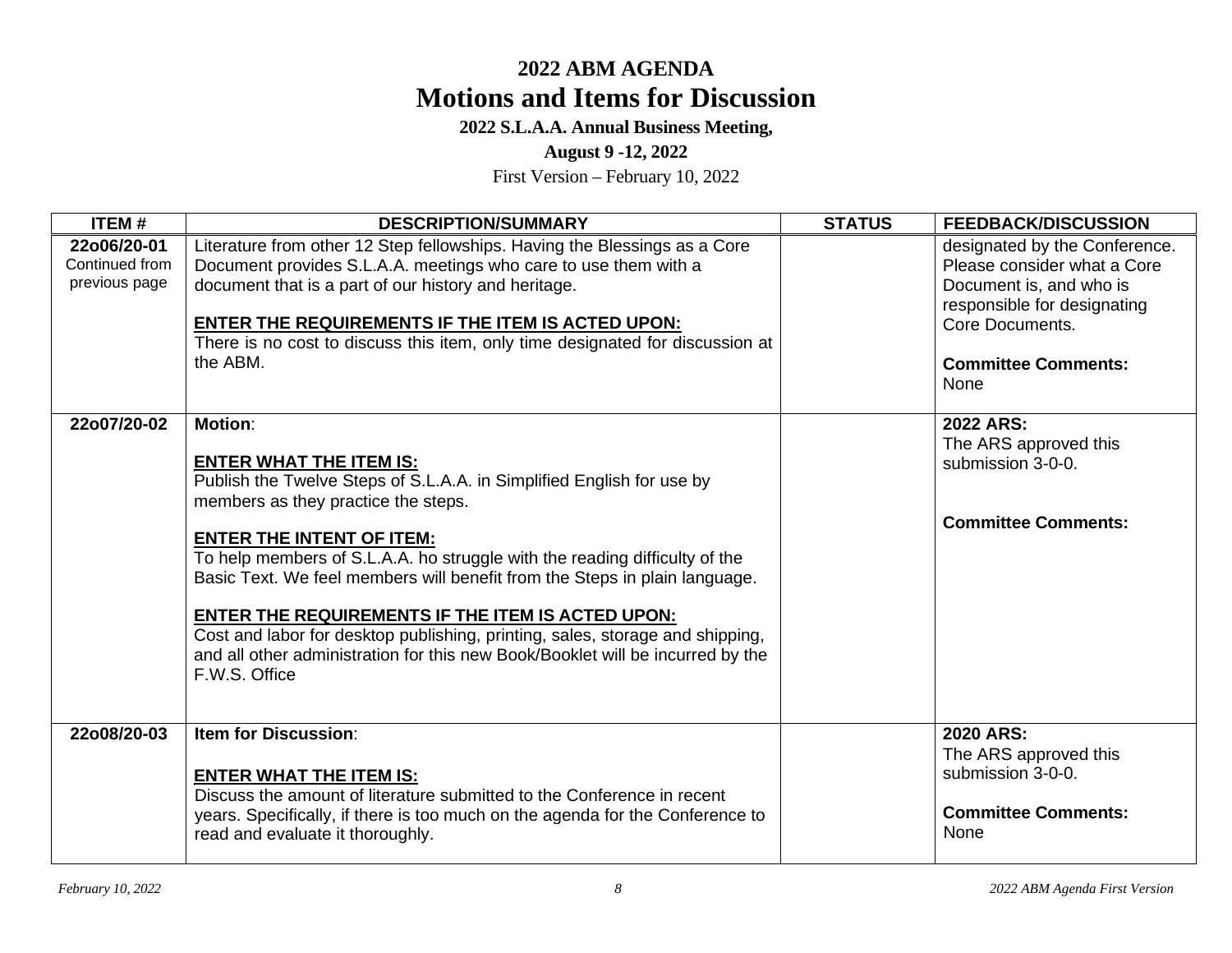## **2022 S.L.A.A. Annual Business Meeting,**

### **August 9 -12, 2022**

| <b>ITEM#</b>                                   | <b>DESCRIPTION/SUMMARY</b>                                                                                                                                                                                                                                                                                                                                                                                                                                                                                                                                                                                                                                                                                                                                                                         | <b>STATUS</b> | <b>FEEDBACK/DISCUSSION</b> |
|------------------------------------------------|----------------------------------------------------------------------------------------------------------------------------------------------------------------------------------------------------------------------------------------------------------------------------------------------------------------------------------------------------------------------------------------------------------------------------------------------------------------------------------------------------------------------------------------------------------------------------------------------------------------------------------------------------------------------------------------------------------------------------------------------------------------------------------------------------|---------------|----------------------------|
| 22o08/20-03<br>Continued from<br>previous page | <b>ENTER THE INTENT OF ITEM:</b><br>In the last several years, there has been an increase in the number of<br>literature items on the ABC/M agenda. The list below shows the number of<br>items and the total number of pages for these items in the appendix.<br>Some of these items are the same piece of literature submitted in multiple<br>years as an IFD and then a motion, or as a motion and a follow-up motion<br>with corrections.<br>In 2015, there were 2 literature items on the agenda for a total of 33<br>$\bullet$<br>pages.<br>In 2016, there were 4 literature items on the agenda for a total of 71<br>pages.<br>In 2017, there were 6 literature items on the agenda for a total of 443<br>pages.<br>In 2018, there were 5 literature items on the agenda for a total of 235 |               |                            |
|                                                | pages.<br>In 2019, there were 6 literature items on the agenda for a total of 138<br>pages.<br>The intent of this IFD is to get feedback from the Conference on whether or<br>not this is too much literature for one ABC/M agenda. Consider the following<br>questions:                                                                                                                                                                                                                                                                                                                                                                                                                                                                                                                           |               |                            |
|                                                | Do delegates to the ABC/M have enough time to read and evaluate<br>literature before voting on motions?<br>Do intergroups and other members have enough time to read the<br>literature items to give feedback to their delegates?<br>Do delegates feel they have enough information to vote on literature<br>motions or comment on literature IFD's?<br>Is this amount of literature acceptable, or is it unreasonable to expect<br>delegates to read it all?                                                                                                                                                                                                                                                                                                                                      |               |                            |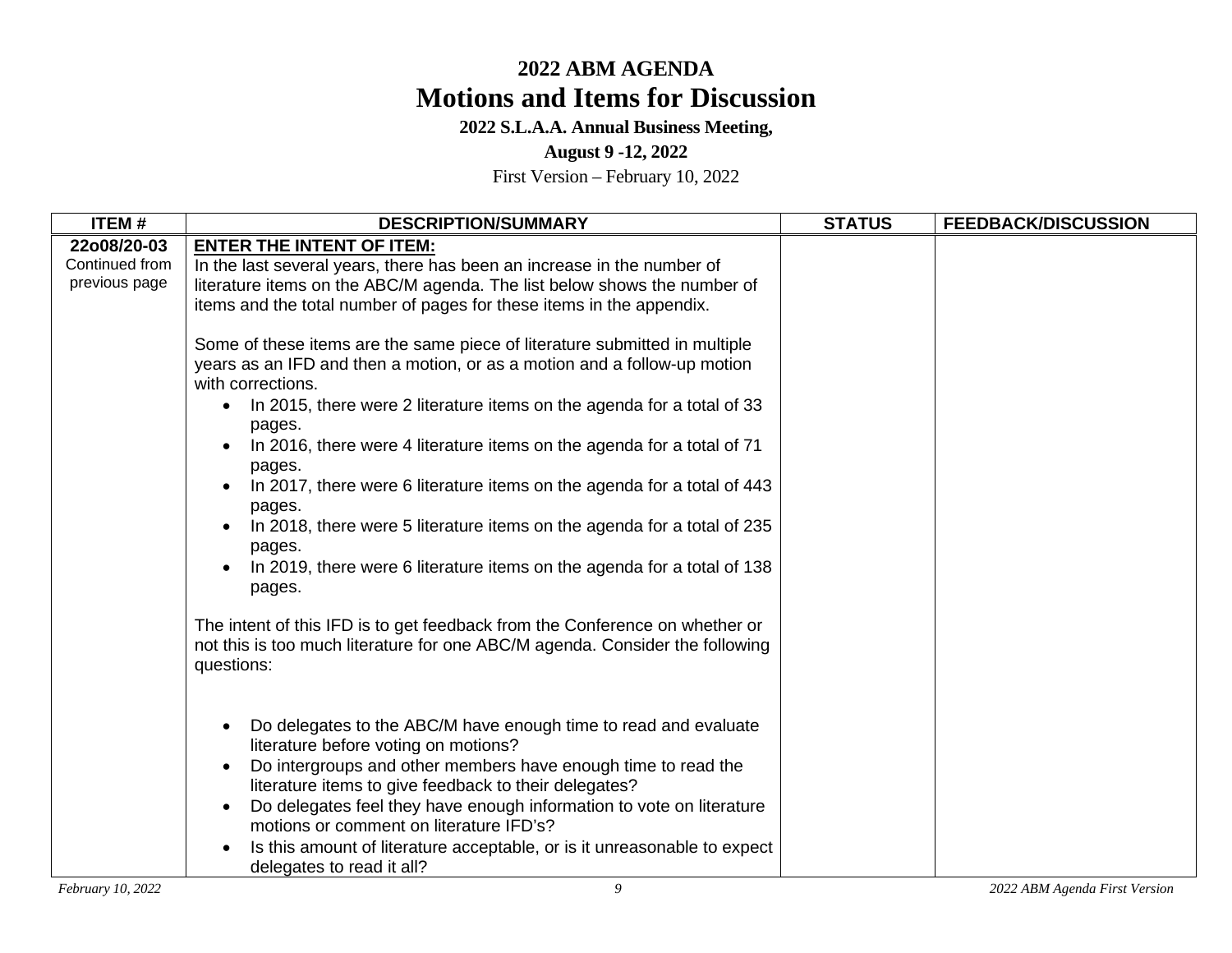## **2022 S.L.A.A. Annual Business Meeting,**

### **August 9 -12, 2022**

| <b>DESCRIPTION/SUMMARY</b>                                                                                                                                                                                                                                                                                                                                                                                                                                                                                                                                                                                                                                                                                                                                                                                                                                                                                                                                     | <b>STATUS</b>                                                                                                                             | <b>FEEDBACK/DISCUSSION</b>                                                            |
|----------------------------------------------------------------------------------------------------------------------------------------------------------------------------------------------------------------------------------------------------------------------------------------------------------------------------------------------------------------------------------------------------------------------------------------------------------------------------------------------------------------------------------------------------------------------------------------------------------------------------------------------------------------------------------------------------------------------------------------------------------------------------------------------------------------------------------------------------------------------------------------------------------------------------------------------------------------|-------------------------------------------------------------------------------------------------------------------------------------------|---------------------------------------------------------------------------------------|
| What is a reasonable amount of literature for the ABC/M agenda?<br>$\bullet$<br>What is a reasonable number of items and a reasonable number of<br>pages?<br>If the delegates feel this is too much literature to read and evaluate,<br>what can be done to limit the amount of literature on the ABC/M<br>agenda?<br><b>ENTER THE REQUIREMENTS IF THE ITEM IS ACTED UPON:</b><br>The item has no requirements other than having time set aside for<br>discussion during the Conference.                                                                                                                                                                                                                                                                                                                                                                                                                                                                       |                                                                                                                                           |                                                                                       |
| <b>Motion:</b><br><b>ENTER WHAT THE ITEM IS:</b><br>Publication of the book A Framework for living: The Twelve Steps, The<br>Twelve Traditions, and the Twelve Concepts of Sex and Love Addicts<br>Anonymous<br><b>ENTER THE INTENT OF ITEM:</b><br>The project to create a "12 & 12" of our own was introduced at the 2007<br>ABM. Input from fellowship members was encouraged and received since<br>then. The manuscript was completed in August 2021. Extensive editing and<br>correction was accomplished in the last half of 2021. Having a text to guide<br>us in our practice of the Traditions and Concepts is sorely needed. Having a<br>variety of perspectives on how to practice the Steps is a positive for our<br>fellowship. This book will be a constructive addition to S.L.A.A.'s literature<br>list.<br>ENTER THE REQUIREMENTS IF THE ITEM IS ACTED UPON:<br>If this motion is passed publication of this volume will begin. Costs include |                                                                                                                                           | 2022 ARS:<br>The ARS approved this<br>submission 3-0-0.<br><b>Committee Comments:</b> |
|                                                                                                                                                                                                                                                                                                                                                                                                                                                                                                                                                                                                                                                                                                                                                                                                                                                                                                                                                                | desktop publishing, e-book creation, printing, and inventory management.<br>Revenue from sales is expected to more than exceed all costs. |                                                                                       |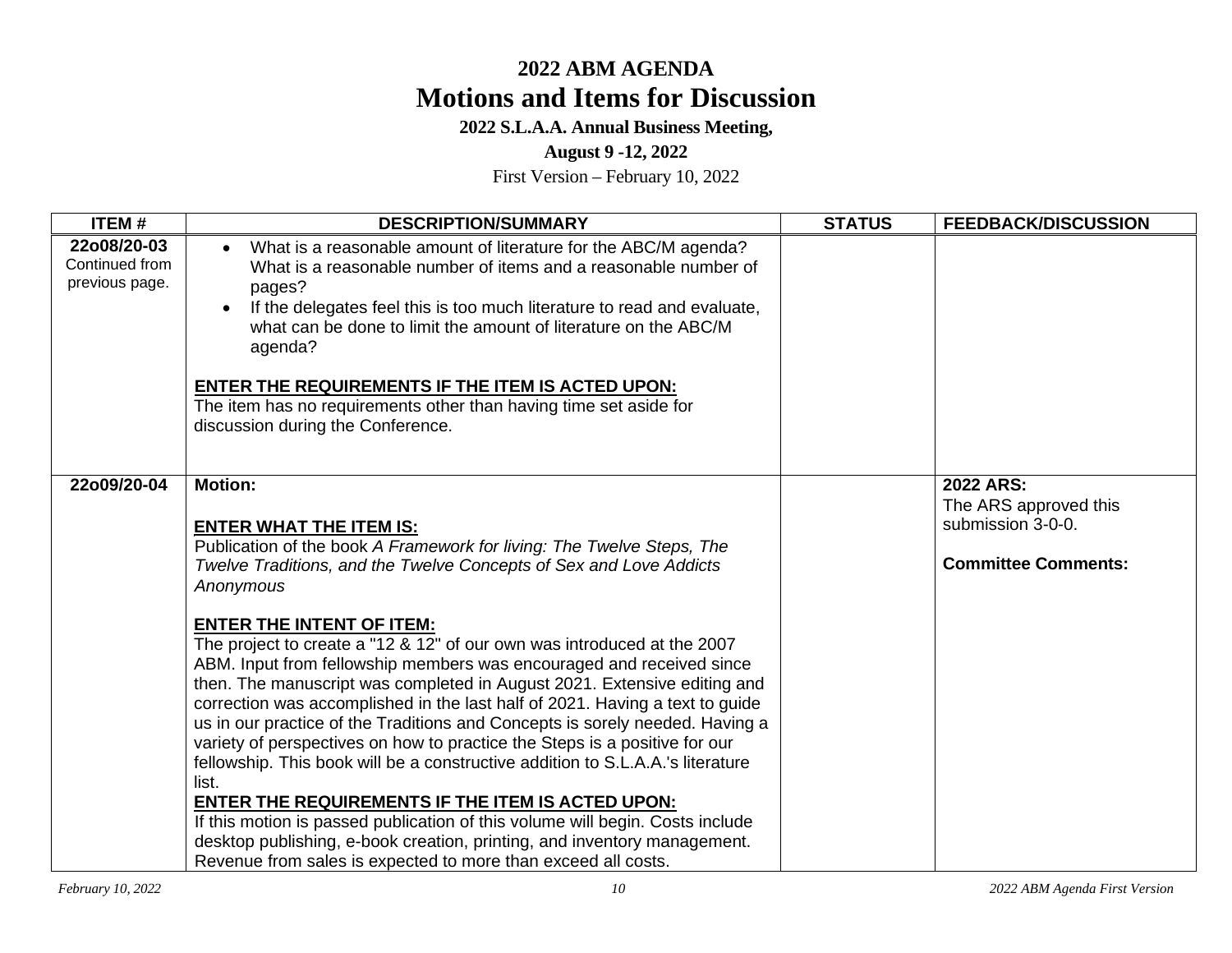**2022 S.L.A.A. Annual Business Meeting,** 

### **August 9 -12, 2022**

| <b>ITEM#</b> | <b>DESCRIPTION/SUMMARY</b>                                                                                   | <b>STATUS</b> | <b>FEEDBACK/DISCUSSION</b>                         |
|--------------|--------------------------------------------------------------------------------------------------------------|---------------|----------------------------------------------------|
|              |                                                                                                              |               |                                                    |
| 22o10/20-05  | <b>Item for Discussion:</b>                                                                                  |               | 2020 ARS:                                          |
|              |                                                                                                              |               | A Request for Revision was                         |
|              | <b>ENTER WHAT THE ITEM IS:</b>                                                                               |               | made by a vote of 3-0-0. The                       |
|              | To create a pamphlet on Outreach Calls to sell as a resource for S.L.A.A. The                                |               | Revision was accepted.                             |
|              | title of the literature is 'The Importance of Making Outreach Calls'.                                        |               |                                                    |
|              |                                                                                                              |               | The ARS approved this revised<br>submission 3-0-0. |
|              | <b>ENTER THE INTENT OF ITEM:</b><br>To help all members of S.L.A.A. who are struggling with making or taking |               |                                                    |
|              | outreach calls. Outreach calls are a fundamental tool of the S.L.A.A. program                                |               | <b>Committee Comments:</b>                         |
|              | and, yet, our writing group has found that many newcomers struggle with                                      |               | CLC approved this draft.                           |
|              | initiating outreach calls and fear to bother people, and also with members who                               |               |                                                    |
|              | say will take their calls but never return them. We have also found that                                     |               |                                                    |
|              | members of the program struggle with taking outreach calls from newcomers                                    |               |                                                    |
|              | because the calls drag on or there aren't tools in place to put up healthy                                   |               |                                                    |
|              | boundaries. Even long time members have confessed that they struggle with                                    |               |                                                    |
|              | outreach calls and find that this document is very useful to them. Anorexics                                 |               |                                                    |
|              | will benefit from having guidelines on how to make outreach calls. In isolation                              |               |                                                    |
|              | and loneliness the disease festers. Outreach calls can make a difference                                     |               |                                                    |
|              | between life and death. We cannot emphasize enough the need for such a                                       |               |                                                    |
|              | document.                                                                                                    |               |                                                    |
|              | <b>ENTER THE REQUIREMENTS IF THE ITEM IS ACTED UPON:</b>                                                     |               |                                                    |
|              | There is no cost associated with discussing this IFD.                                                        |               |                                                    |
| 22o11/20-06  | <b>Item for Discussion:</b>                                                                                  |               | 2020 ARS:                                          |
|              |                                                                                                              |               | The ARS approved this                              |
|              | <b>ENTER WHAT THE ITEM IS:</b>                                                                               |               | submission 3-0-0.                                  |
|              | The Conference Diversity Committee (CDC) is seeking discussion and                                           |               |                                                    |
|              | feedback on the CDC Diversity Statement. This brief text is intended to                                      |               | <b>Committee Comments:</b>                         |
|              | express our Fellowship's position on inclusion of members from all                                           |               | None                                               |
|              | backgrounds and perspectives, as we work toward our common purpose of                                        |               |                                                    |
|              | sobriety.                                                                                                    |               |                                                    |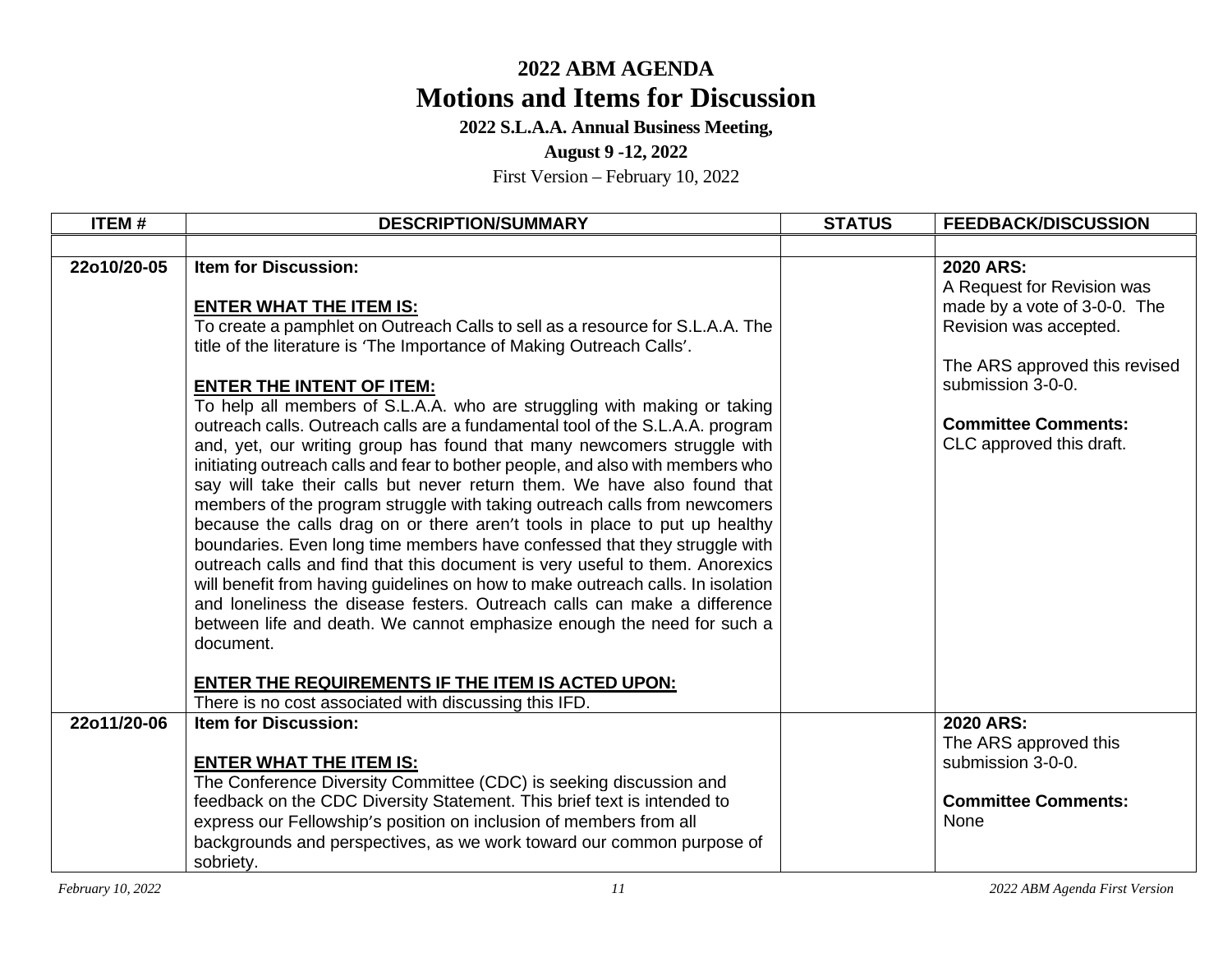## **2022 S.L.A.A. Annual Business Meeting,**

### **August 9 -12, 2022**

| ITEM#                                           | <b>DESCRIPTION/SUMMARY</b>                                                                                                                                                                                                                                                                                                                                                                                                                                                                                                                            | <b>STATUS</b> | <b>FEEDBACK/DISCUSSION</b>                 |
|-------------------------------------------------|-------------------------------------------------------------------------------------------------------------------------------------------------------------------------------------------------------------------------------------------------------------------------------------------------------------------------------------------------------------------------------------------------------------------------------------------------------------------------------------------------------------------------------------------------------|---------------|--------------------------------------------|
| 22o11/20-06<br>Continued from<br>previous page. | <b>ENTER THE INTENT OF ITEM:</b><br>The feedback gained through discussion at the ABM will allow members of<br>the CDC to refine the text and submit it for Conference approval at some point<br>in the future.                                                                                                                                                                                                                                                                                                                                       |               |                                            |
|                                                 | <b>ENTER THE REQUIREMENTS IF THE ITEM IS ACTED UPON:</b><br>There is no cost or labor required as a result of this IFD. Feedback from the<br>discussion at the ABM will be used to enrich and refine the current draft of the<br>Diversity Statement in our committee discussions during the next conference<br>year.                                                                                                                                                                                                                                 |               |                                            |
| 22o12/19-05                                     | <b>Motion:</b>                                                                                                                                                                                                                                                                                                                                                                                                                                                                                                                                        |               | <b>2022 ARS</b>                            |
|                                                 | <b>ENTER WHAT THE ITEM IS:</b>                                                                                                                                                                                                                                                                                                                                                                                                                                                                                                                        |               | The ARS approved this<br>submission 3-0-0. |
|                                                 | Publish the Super Service Star brochure                                                                                                                                                                                                                                                                                                                                                                                                                                                                                                               |               | <b>Committee Comments:</b>                 |
|                                                 | <b>ENTER THE INTENT OF ITEM:</b>                                                                                                                                                                                                                                                                                                                                                                                                                                                                                                                      |               |                                            |
|                                                 | The service brochure is simply to highlight a variety of service areas the<br>S.L.A.A. Fellowship has to offer. The brochure has sections to address<br>service for Newcomers, Service in a Meeting, Service within Intergroup and<br>Service Committees. The back panel with the pyramid is the most detailed<br>information breaking it down similar to that of the CSM (conference service<br>manual). It has been redone with the SLAA colors and now has a unified<br>"Star", instead of varying other entities, e.g., the dog has been removed. |               |                                            |
|                                                 | <b>ENTER THE REQUIREMENTS IF THE ITEM IS ACTED UPON:</b><br>Cost and labor for desktop publishing, printing, sales, storage, and shipping,<br>and all other administration for this new brochure will be incurred by the<br>F.W.S. Office.                                                                                                                                                                                                                                                                                                            |               |                                            |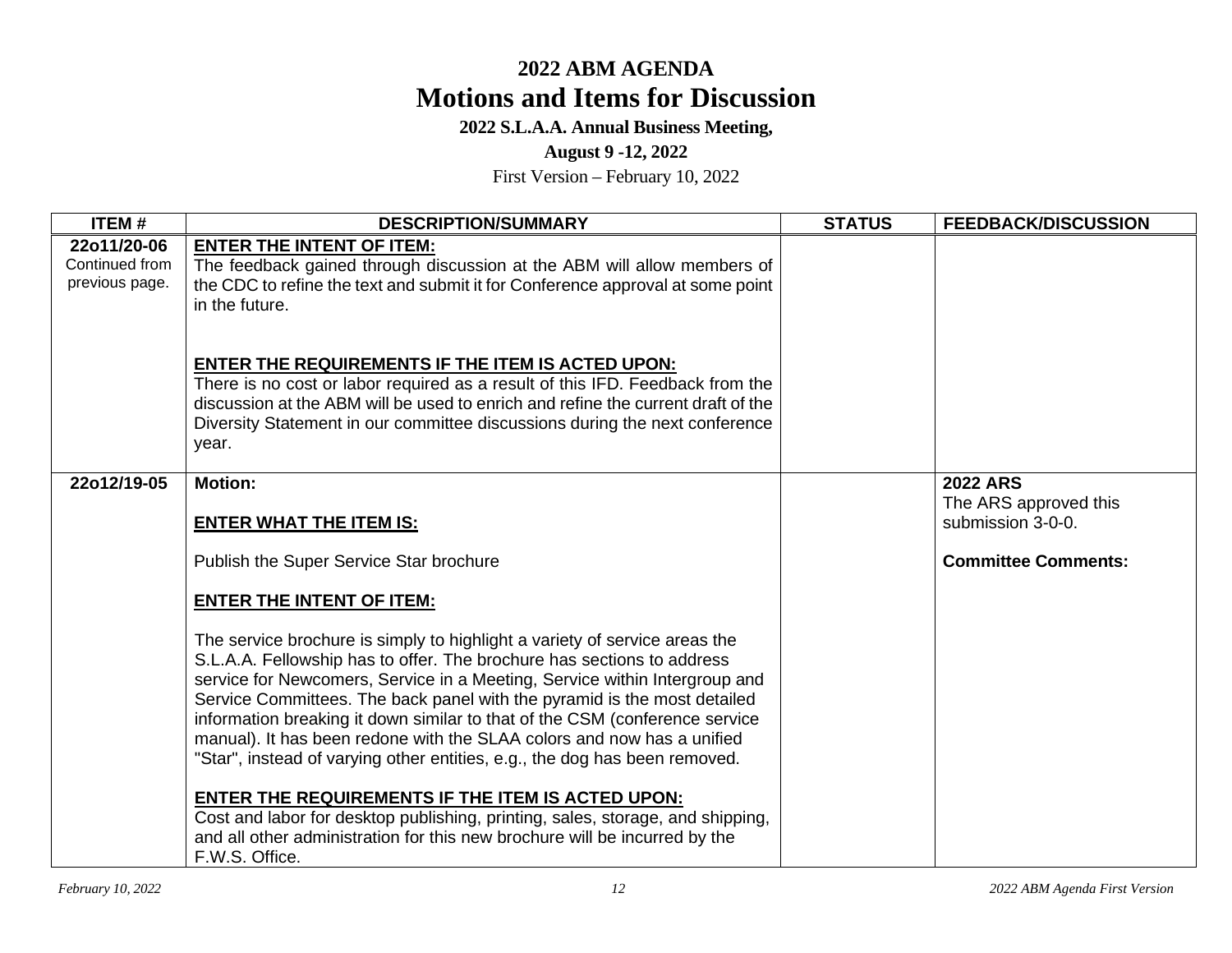### **2022 S.L.A.A. Annual Business Meeting,**

### **August 9 -12, 2022**

| <b>ITEM#</b> | <b>DESCRIPTION/SUMMARY</b>                                                                                                                                                           | <b>STATUS</b> | <b>FEEDBACK/DISCUSSION</b>        |
|--------------|--------------------------------------------------------------------------------------------------------------------------------------------------------------------------------------|---------------|-----------------------------------|
| 22o13/21-01  | <b>Motion:</b>                                                                                                                                                                       |               | <b>2022 ARS</b>                   |
|              |                                                                                                                                                                                      |               | The ARS approved this             |
|              | <b>ENTER WHAT THE ITEM IS:</b>                                                                                                                                                       |               | submission 3-0-0.                 |
|              | Publication of this booklet, "Anorexia 8-9; Working the Program and Not the<br>Problem", which was an IFD last year - to sell as a resource for S.L.A.A.<br>members.                 |               | <b>Committee Comments:</b>        |
|              | <b>ENTER THE INTENT OF ITEM:</b>                                                                                                                                                     |               |                                   |
|              | To help all members of S.L.A.A. who are struggling with Anorexia to work<br>Steps 8 and 9. This text is a continuation of the very successful Anorexia 12<br>Step Series.            |               |                                   |
|              | <b>ENTER THE REQUIREMENTS IF THE ITEM IS ACTED UPON:</b>                                                                                                                             |               |                                   |
|              | Cost and labor for desktop publishing, printing, sales, storage, and shipping,<br>and all other administration for publishing this booklet will be incurred by the<br>F.W.S. Office. |               |                                   |
| 22o14/21-02  | <b>Item for Discussion:</b>                                                                                                                                                          |               | 2021 ARS:                         |
|              |                                                                                                                                                                                      |               | The ARS approved this             |
|              | <b>ENTER WHAT THE ITEM IS:</b>                                                                                                                                                       |               | submission 3-0-1.                 |
|              | The 50 <sup>th</sup> Anniversary Basic Text Subcommittee (50-BTS) of the Conference                                                                                                  |               |                                   |
|              | Literature Committee (CLC) is submitting this IFD to determine what<br>changes to make, if any, to the S.L.A.A. Basic Text for a 50 <sup>th</sup> Anniversary                        |               | <b>Committee Comments:</b>        |
|              | and/or 2 <sup>nd</sup> Edition.                                                                                                                                                      |               | CAC - The CAC strongly            |
|              |                                                                                                                                                                                      |               | supports the following anorexia-  |
|              | <b>ENTER THE INTENT of IFD:</b>                                                                                                                                                      |               | related updates to the basic text |
|              | The intent of this IFD is to obtain a mandate from the Conference as to what                                                                                                         |               | and is interested in working with |
|              | types of changes, if any, could be made to the Basic Text for a 50th                                                                                                                 |               | the update committee to help      |
|              | Anniversary and/or 2 <sup>nd</sup> Edition. Suggestions include the following:                                                                                                       |               | move these changes forward:       |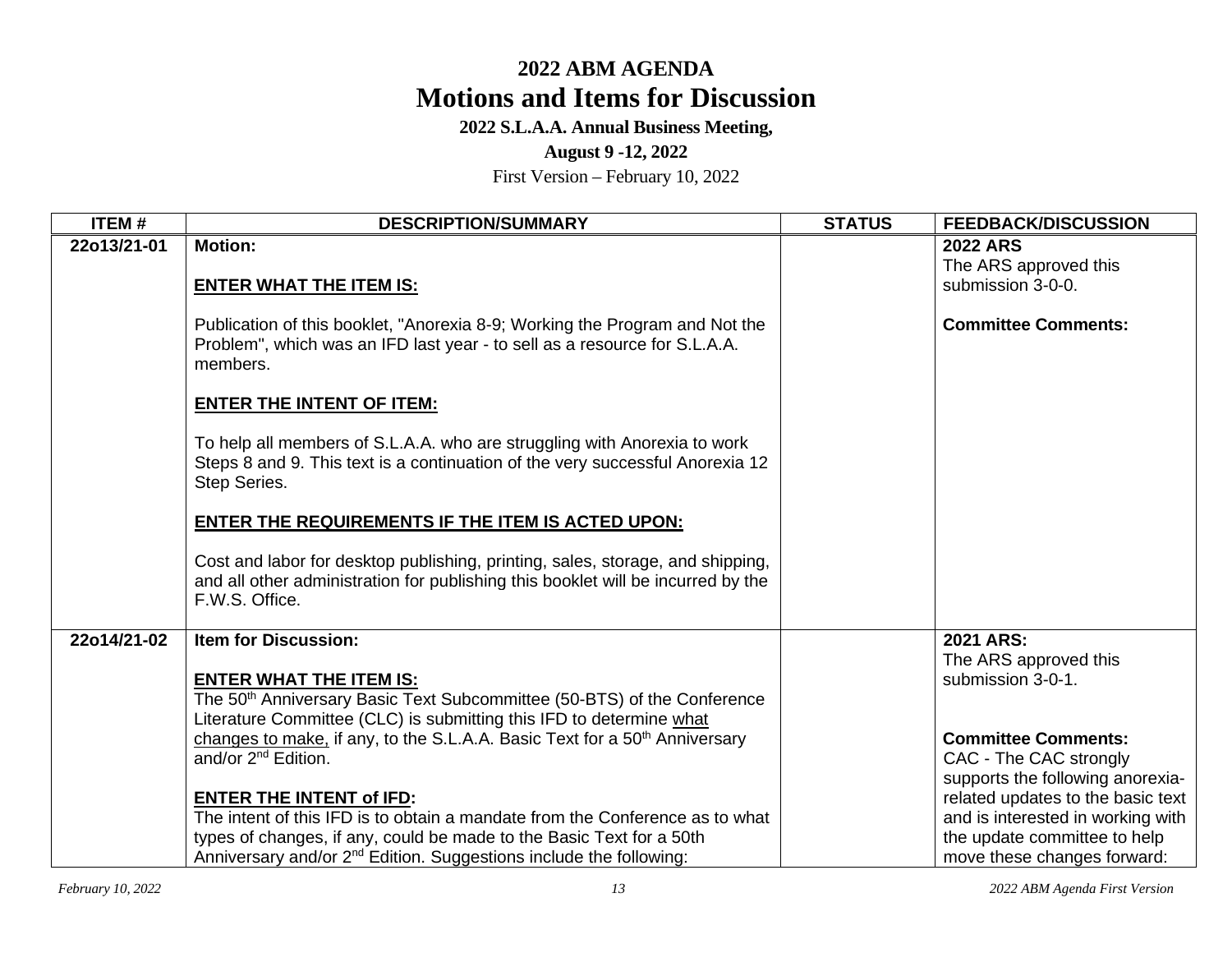## **2022 S.L.A.A. Annual Business Meeting,**

### **August 9 -12, 2022**

| <b>ITEM#</b>                                   | <b>DESCRIPTION/SUMMARY</b>                                                                                                                                                                                                                                                                                                                                                                                                                                                                                                                                                                                                                                                                                                                                                                                                                                                                                                                                                                                                                                                                                                                                                                                                                                                                                                                                                                                               | <b>STATUS</b> | <b>FEEDBACK/DISCUSSION</b>                                                                                                                                                                                                                                                                                                                                                                                                                                                                                                                                                        |
|------------------------------------------------|--------------------------------------------------------------------------------------------------------------------------------------------------------------------------------------------------------------------------------------------------------------------------------------------------------------------------------------------------------------------------------------------------------------------------------------------------------------------------------------------------------------------------------------------------------------------------------------------------------------------------------------------------------------------------------------------------------------------------------------------------------------------------------------------------------------------------------------------------------------------------------------------------------------------------------------------------------------------------------------------------------------------------------------------------------------------------------------------------------------------------------------------------------------------------------------------------------------------------------------------------------------------------------------------------------------------------------------------------------------------------------------------------------------------------|---------------|-----------------------------------------------------------------------------------------------------------------------------------------------------------------------------------------------------------------------------------------------------------------------------------------------------------------------------------------------------------------------------------------------------------------------------------------------------------------------------------------------------------------------------------------------------------------------------------|
| 22o14/21-02<br>Continued from<br>previous page | 1. Entire Book<br>2. Stories Only<br>3. Correct Typos, misspelling, grammar, and punctuation<br>4. Add a Forward with History of S.L.A.A.<br>Inclusive Language<br>5.<br>Remove Triggering or Suggestive Language<br>6.<br>7. Change Complex/Confusing Writing<br>8. Simplification, Clarity and Additional Information<br>9. Better Address Romance Addiction and Anorexia<br>10. Other<br>There appeared to be interest in moving forward with this project after the<br>2017 ABM as reflected in the discussions in the 2017 ABM Minutes<br>regarding two (2) IFDs:<br>1. A summary of the discussion of the 2017 IFD: 17n15/17-07 Discuss<br>F.W.S. Publishing a 50 <sup>th</sup> Anniversary Edition of the S.L.A.A.<br>Basic Text in 2026 is provided (see ABM Minutes pages 32-33)<br>No Interest to touch the body of the writing<br>Keep sacred the main element of the book<br>Redo the book<br>Lot of people don't like the writing<br>Text could have more editorial and lend itself to sprucing up<br>New version more inclusivity, diversity<br>Crying out to be changed painful to read<br>Sentence structure very complicated, not sacrosanct, redo<br>entire book, anorexia<br>Difficult to understand, not inclusive, anorexia<br>Women cannot relate to founder's storywhy is it the lead;<br>difficult to read-simplify<br>If change it will change direction-want to see process at the<br>next ABM |               | -Anorexia chapter<br>-Stories representing Anorexia<br>recovery<br>-How Steps are addressed by<br>anorexics<br>-A glossary to include Anorexia-<br>related terms<br>-Integrate anorexia concepts<br>throughout the text as needed,<br>such as describing how<br>"withdrawal" may be different<br>for anorexics and<br>acknowledging that difference in<br>the withdrawal chapter<br>-History of anorexia in SLAA -<br>such as where the first<br>anorexia-focus meeting was<br>held and how the anorexia<br>pamphlet came into being.<br>Could be part of an anorexia<br>chapter. |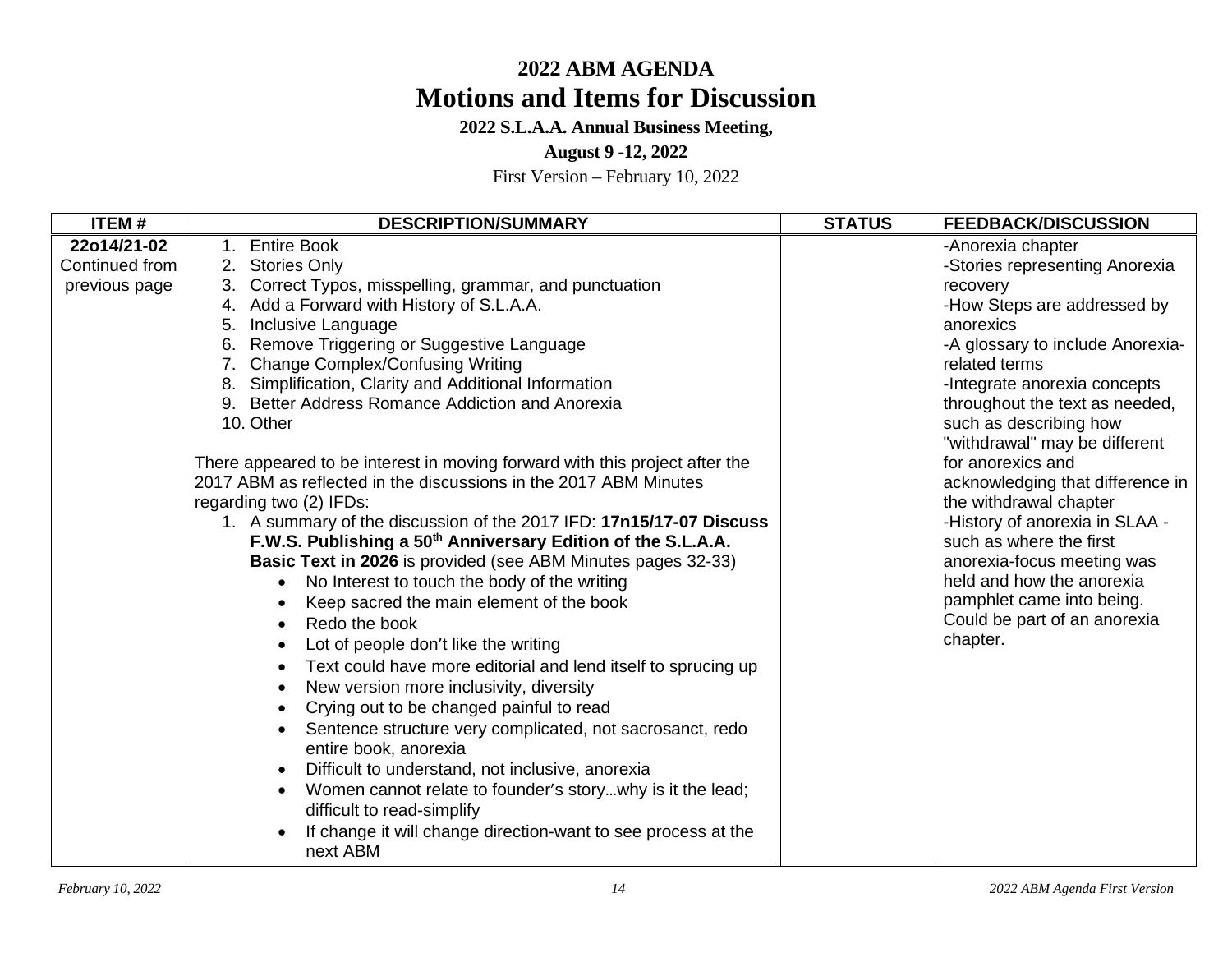**2022 S.L.A.A. Annual Business Meeting,** 

**August 9 -12, 2022** 

| <b>ITEM#</b>                                    | <b>DESCRIPTION/SUMMARY</b>                                                                                                                                                                                                                                                                                                                                                            | <b>STATUS</b> | <b>FEEDBACK/DISCUSSION</b> |
|-------------------------------------------------|---------------------------------------------------------------------------------------------------------------------------------------------------------------------------------------------------------------------------------------------------------------------------------------------------------------------------------------------------------------------------------------|---------------|----------------------------|
| 22o14/21-02<br>Continued from<br>previous page. | Opportunity to take stock of the Fellowship and mission,<br>rarely use it other then Steps part<br>Preface has 2 very long sentences<br>Room for change but keep Chapter 5                                                                                                                                                                                                            |               |                            |
|                                                 | <b>Summary: 3 no changes/ 11 changes</b>                                                                                                                                                                                                                                                                                                                                              |               |                            |
|                                                 | <b>Stories</b><br>More<br>Diversity/polyamory<br>Update<br><b>Diverse</b><br>Geographical diversity<br>Get rid of last story<br><b>Forward</b> 3 times<br><b>History 1</b><br>2. And, based on the responses to the 2017 IFD: 17n19/17-11<br>Discuss integrating anorexia stories and concepts into existing<br>and future literature projects (see 2017 ABM Minutes pages 44-<br>45) |               |                            |
|                                                 | <b>ENTER THE REQUIREMENTS if IFD is acted upon:</b><br>A motion may be submitted the following year once a group conscience is<br>determined. The publishing of a 50 <sup>th</sup> Anniversary and/or 2 <sup>nd</sup> Edition of the<br>S.L.A.A. Basic Text will involve a timeline of 6-7 years and costs will depend<br>on scope of project.                                        |               |                            |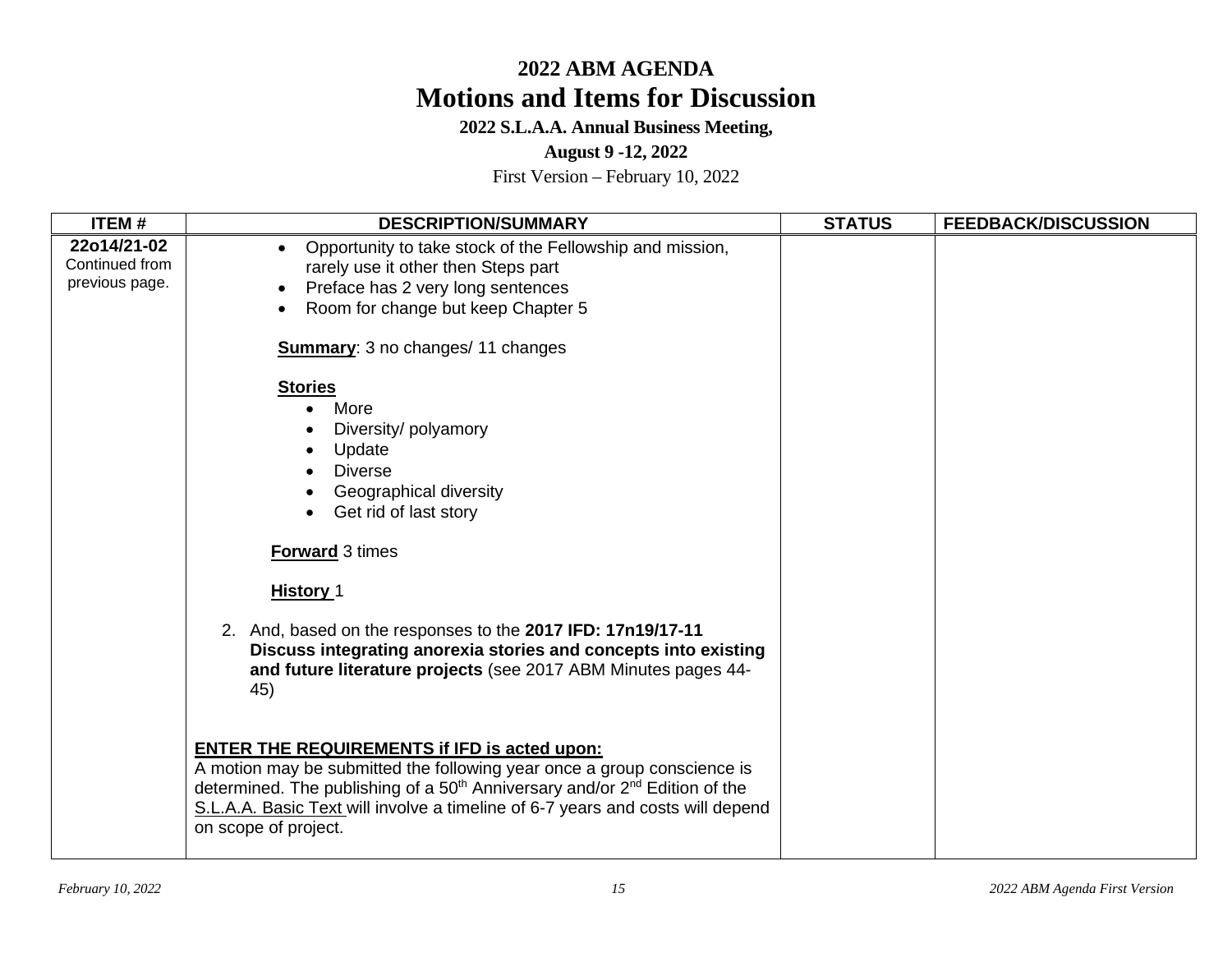### **2022 S.L.A.A. Annual Business Meeting,**

### **August 9 -12, 2022**

| ITEM#       | <b>DESCRIPTION/SUMMARY</b>                                                                                                                                                                                                                                                                                                                                                                                                                                                                                                                                                                                                              | <b>STATUS</b> | <b>FEEDBACK/DISCUSSION</b>                                                                    |
|-------------|-----------------------------------------------------------------------------------------------------------------------------------------------------------------------------------------------------------------------------------------------------------------------------------------------------------------------------------------------------------------------------------------------------------------------------------------------------------------------------------------------------------------------------------------------------------------------------------------------------------------------------------------|---------------|-----------------------------------------------------------------------------------------------|
| 22o15/21-03 | <b>Item for Discussion:</b><br><b>ENTER WHAT THE ITEM IS:</b><br>The 50 <sup>th</sup> Anniversary Basic Text Subcommittee (50-BTS) of the Conference<br>Literature Committee (CLC) is submitting this IFD to determine how to make<br>changes to the Basic Text. A few examples are provided showing three<br>versions of edits; none (original), lightly edited, heavily edited                                                                                                                                                                                                                                                        |               | 2021 ARS:<br>The ARS approved this<br>submission 3-0-1.<br><b>Committee Comments:</b><br>None |
|             | <b>ENTER THE INTENT of IFD:</b><br>To share with Conference members (Delegates, Board of Trustees, F.W.S.<br>and other voting members at the ABM) and the Fellowship ways the Basic<br>Text could be edited. See IFD #2 Attachment<br>The following five examples show how this could be done and more examples<br>may be considered:<br>1. Remove triggering or suggestive language<br>2. Make the language more inclusive<br>3. Revise complex or confusing writing<br>4. Simplify, provide clarity, and add educational information<br>5. Add new material to address romance addiction and anorexia                                 |               |                                                                                               |
|             | There are three (3) versions of edits for each example above:<br>1. Original Version - no edits to text<br>2. Lightly Edited Version – contains corrections of misspelling, grammar,<br>punctuation, and typos (which could include spacing and alignment)<br>as well as edits to remove triggering, suggestive, and exclusive<br>language, and, in some cases, to provide clarifying descriptions.<br>3. Heavily Edited Version – addresses the same concerns as the lightly<br>edited but includes rewritten and new material.<br>Please note: The editing of the book could include a combination of all<br>these versions of edits. |               |                                                                                               |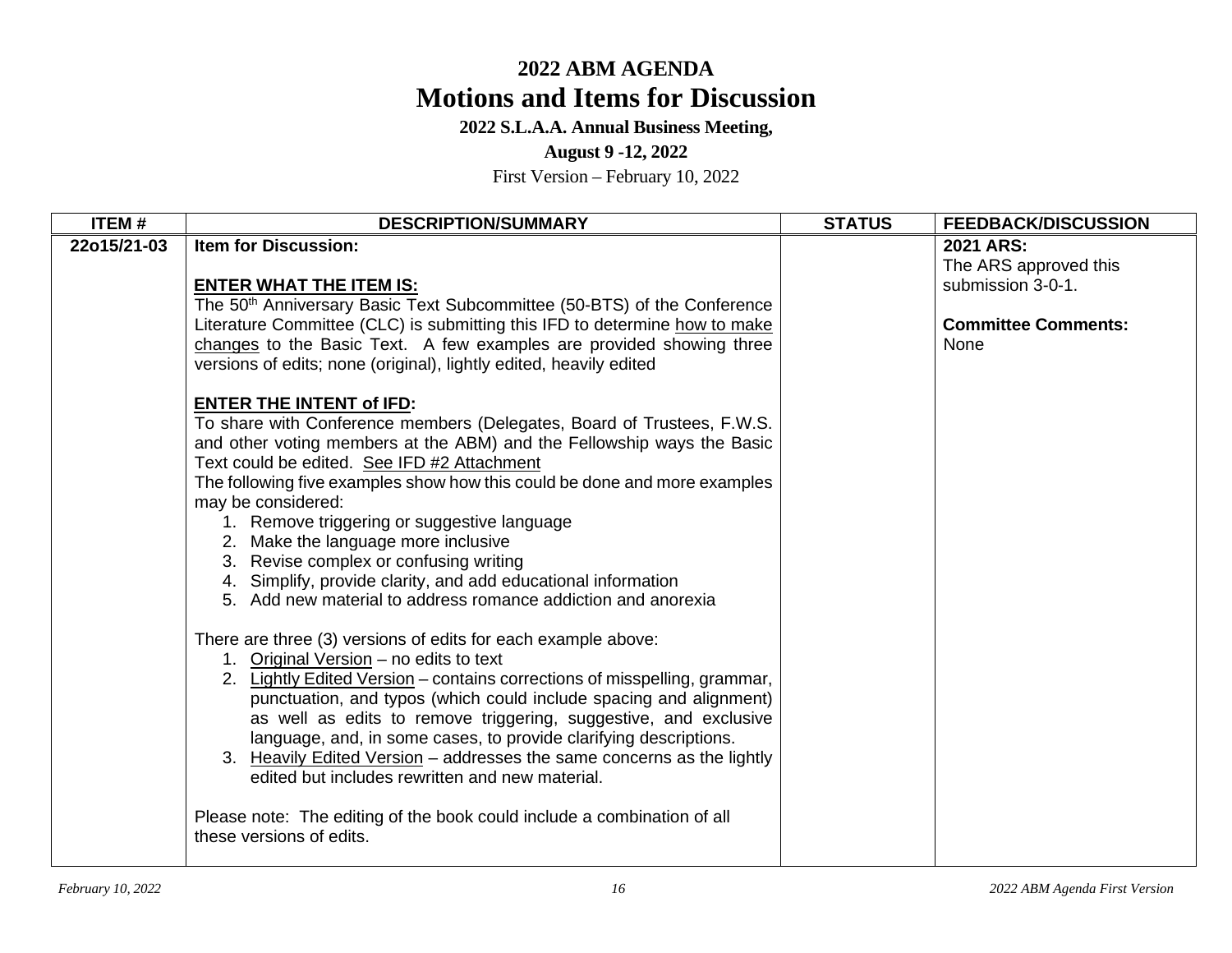## **2022 S.L.A.A. Annual Business Meeting,**

### **August 9 -12, 2022**

| <b>ITEM#</b>                                    | <b>DESCRIPTION/SUMMARY</b>                                                                                                                                                                                                                                                                                                                                                                                                                                                                           | <b>STATUS</b> | <b>FEEDBACK/DISCUSSION</b>                                                                                                                                                                           |
|-------------------------------------------------|------------------------------------------------------------------------------------------------------------------------------------------------------------------------------------------------------------------------------------------------------------------------------------------------------------------------------------------------------------------------------------------------------------------------------------------------------------------------------------------------------|---------------|------------------------------------------------------------------------------------------------------------------------------------------------------------------------------------------------------|
| 22o15/21-03<br>Continued from<br>previous page. | It is hoped that the Conference will provide direction in how to make<br>changes to the Basic Text (in terms of editing style) as the 50-BTS<br>continues its work with a timeline ending 2026.                                                                                                                                                                                                                                                                                                      |               |                                                                                                                                                                                                      |
|                                                 | <b>ENTER THE REQUIREMENTS if IFD is acted upon:</b><br>A Motion will be submitted the following year once the Conference identifies<br>editing version and what changes to make.<br>The publishing of a 50th Anniversary and/or 2 <sup>nd</sup> Edition of the <b>S.L.A.A. Basic</b><br>Text will involve a timeline of 6-7 years and costs will depend on the scope of<br>project.                                                                                                                  |               |                                                                                                                                                                                                      |
| 22o16/21-04                                     | <b>Item for Discussion:</b><br><b>ENTER WHAT THE ITEM IS:</b><br>The HOW Step and Sponsorship Guide<br>The Conference Literature Committee and the UK Intergroup request that<br>the following literature relating to the S.L.A.A. H.O.W. way of working the<br>S.L.A.A. program be approved.<br>'HOW Step and Sponsorship Guide'<br><b>ENTER THE INTENT of IFD:</b><br>The H.O.W. Writing Group presents this revised edit of the H.O.W. Step and<br>Sponsorship Guide for discussion and feedback. |               | 2021 ARS:<br>A Request for Revision was<br>made by a vote of 5-0-0. The<br>Revision was accepted.<br>The ARS approved this revised<br>submission 5-0-0.<br><b>Committee Comments:</b><br><b>None</b> |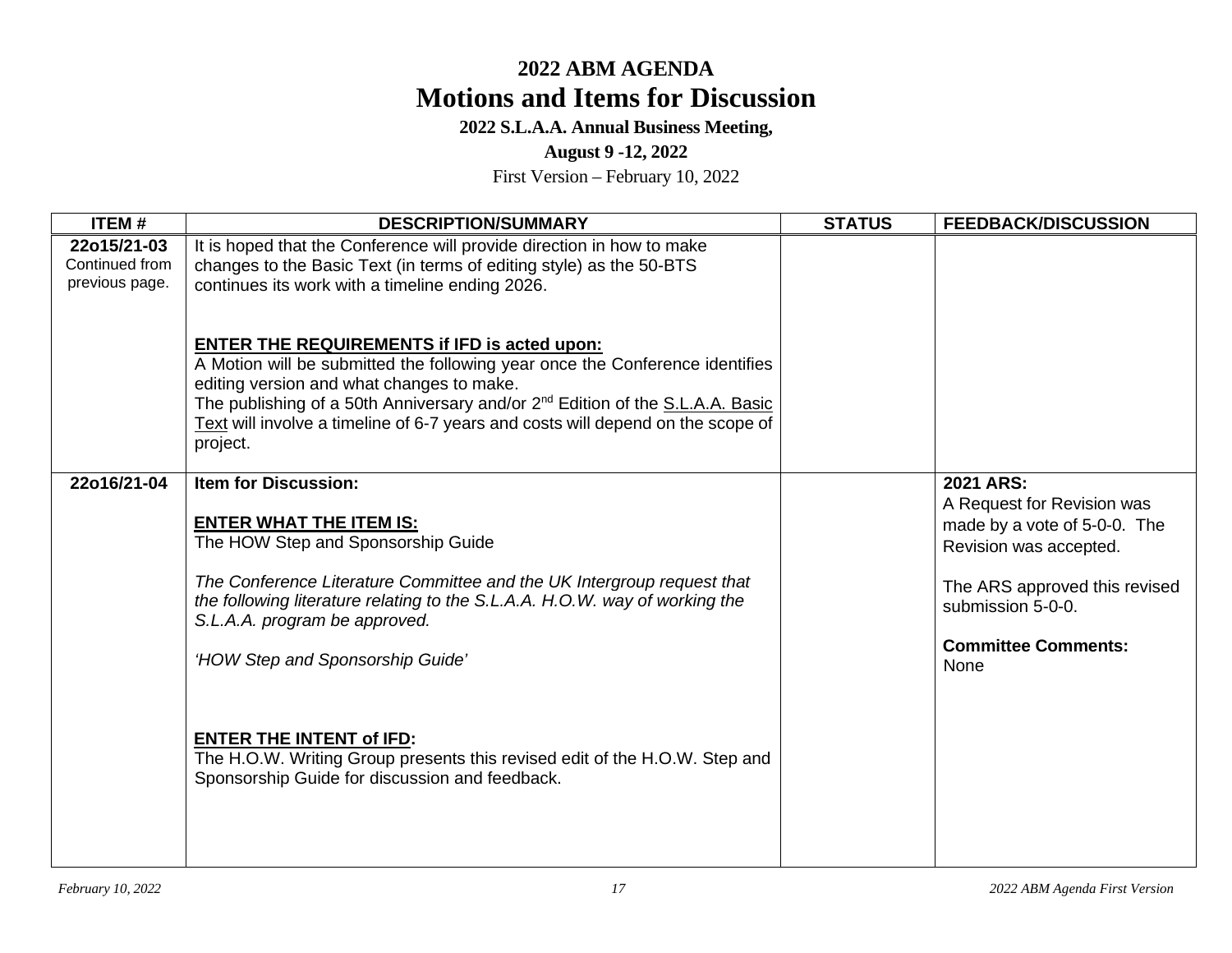## **2022 S.L.A.A. Annual Business Meeting,**

### **August 9 -12, 2022**

| ITEM#                                           | <b>DESCRIPTION/SUMMARY</b>                                                                                                                                                                                                                                                                                                                                                                                                                                                                                                                                                                                                                                                                                                                                             | <b>STATUS</b> | <b>FEEDBACK/DISCUSSION</b> |
|-------------------------------------------------|------------------------------------------------------------------------------------------------------------------------------------------------------------------------------------------------------------------------------------------------------------------------------------------------------------------------------------------------------------------------------------------------------------------------------------------------------------------------------------------------------------------------------------------------------------------------------------------------------------------------------------------------------------------------------------------------------------------------------------------------------------------------|---------------|----------------------------|
| 22o16/21-04<br>Continued from<br>previous page. | <b>Background</b><br>This base document has been successfully used by thousands of people all<br>over the world over a period of 22 years. Many that have used it have found<br>that they are able to maintain bottom-line sobriety as the structure of the<br>approach has supported them through the pain of addiction and withdrawal<br>to discover new ways of being and living.<br>This is one of the distinctive aspects of this approach. Those who have<br>worked the program in this way have benefited from its clarity, as well as its<br>providing a safe space for the addict to work through their step work.<br><b>Discussion</b><br>We have now improved the document in style, flow, referencing and content                                          |               |                            |
|                                                 | in order that it can be used and circulated by Fellowship Worldwide Services<br>and become approved S.L.A.A. literature worldwide.<br>We strongly feel that this document would be an asset to the worldwide<br>Fellowship and to anyone suffering from sex and love addiction. Our<br>suggestion is to make it Conference approved literature, and thereby to<br>publish it and distribute it widely, thereby allowing people to benefit from it<br>all over the world. Its approach allows for people in remote areas to access<br>online meetings and outreach call groups and get the recovery they need to<br>fight the deadly pain of sex and love addiction.<br><b>ENTER THE REQUIREMENTS if IFD is acted upon:</b><br>As an IFD there is no cost at this time. |               |                            |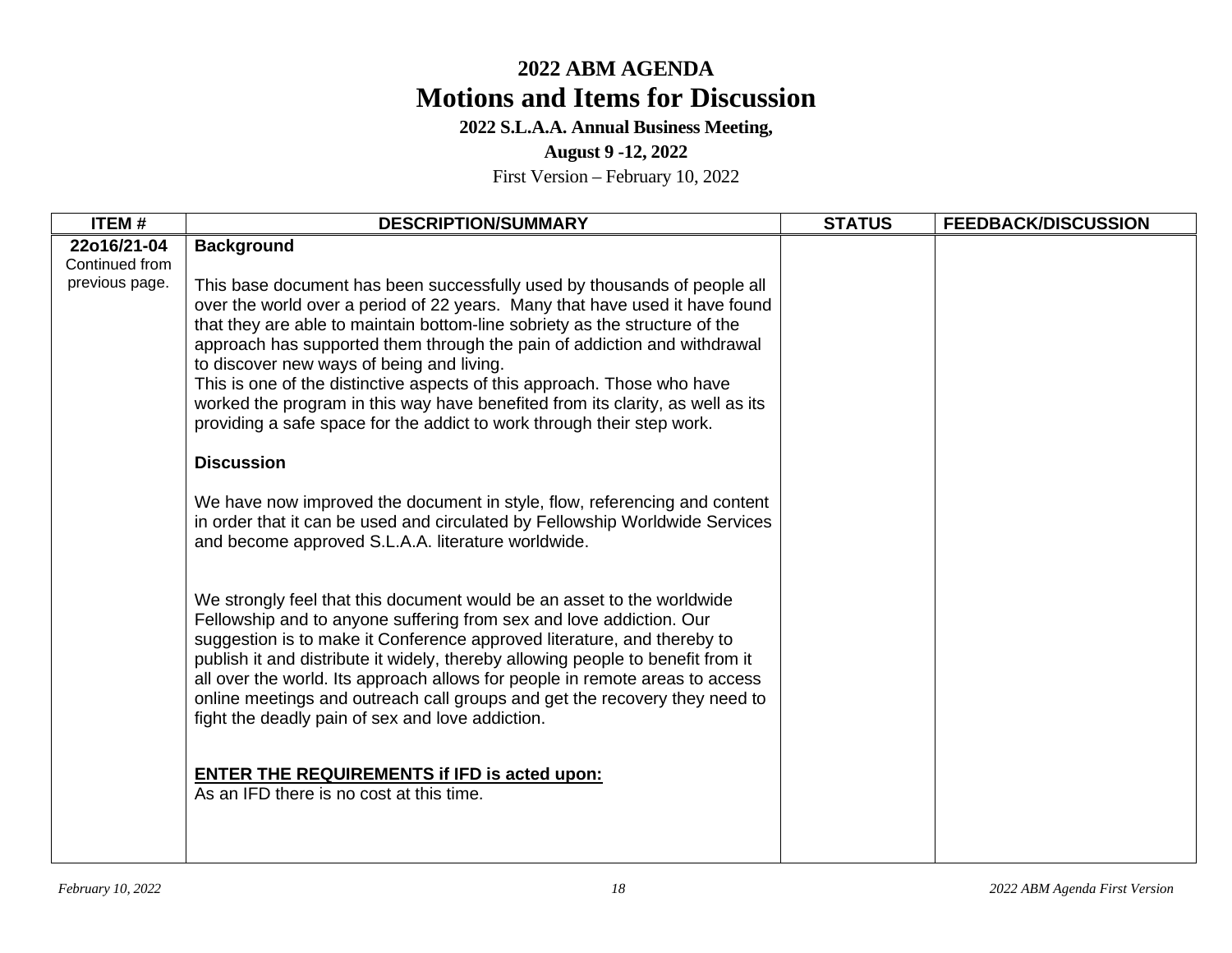**2022 S.L.A.A. Annual Business Meeting,** 

**August 9 -12, 2022** 

| ITEM#       | <b>DESCRIPTION/SUMMARY</b>                                                                                                                                                                                                                                                                                                                                                                                                                                                                                                                                                                                    | <b>STATUS</b> | <b>FEEDBACK/DISCUSSION</b>                                                                    |
|-------------|---------------------------------------------------------------------------------------------------------------------------------------------------------------------------------------------------------------------------------------------------------------------------------------------------------------------------------------------------------------------------------------------------------------------------------------------------------------------------------------------------------------------------------------------------------------------------------------------------------------|---------------|-----------------------------------------------------------------------------------------------|
| 22o17/21-05 | <b>Item for Discussion:</b><br>ENTER how the section of the By-Laws to be changed currently reads.<br>Article III - MEMBERSHIP Section 3 - Delegate Members Delegate<br>members are persons who are elected by the Intergroup and general<br>members to attend the Fellowship-Wide Services Conferences and vote as<br>representatives of the Intergroup and general members at such<br>Conferences. Each delegate member shall hold membership as long as she<br>or he remains qualified for membership, as described in Article V, Section 5<br>of these By-Laws.                                           |               | 2021 ARS:<br>The ARS approved this<br>submission 5-0-0.<br><b>Committee Comments:</b><br>None |
|             | <b>ENTER the new wording, using "strikethrough and underline" format,</b><br>into the section of the By-Laws proposed to be changed.<br>Article III - MEMBERSHIP Section 3 - Delegate Members Delegate<br>members are persons members who are elected by the Intergroup and<br>general members to attend the Fellowship-Wide Services Conferences and<br>vote as representatives of the Intergroup and general members at such<br>Conferences. Each delegate member shall hold membership as long as she<br>or he remains qualified for membership, as described in Article V, Section 5<br>of these By-Laws. |               |                                                                                               |
|             | ENTER how the By-Laws will appear if the change is adopted.<br>Article III - MEMBERSHIP Section 3 - Delegate Members Delegate<br>members are members who are elected by the Intergroup and general<br>members to attend the Fellowship-Wide Services Conferences and vote as<br>representatives of the Intergroup and general members at such<br>Conferences. Each delegate member shall hold membership as long as she<br>or he remains qualified for membership, as described in Article V, Section 5<br>of these By-Laws.                                                                                  |               |                                                                                               |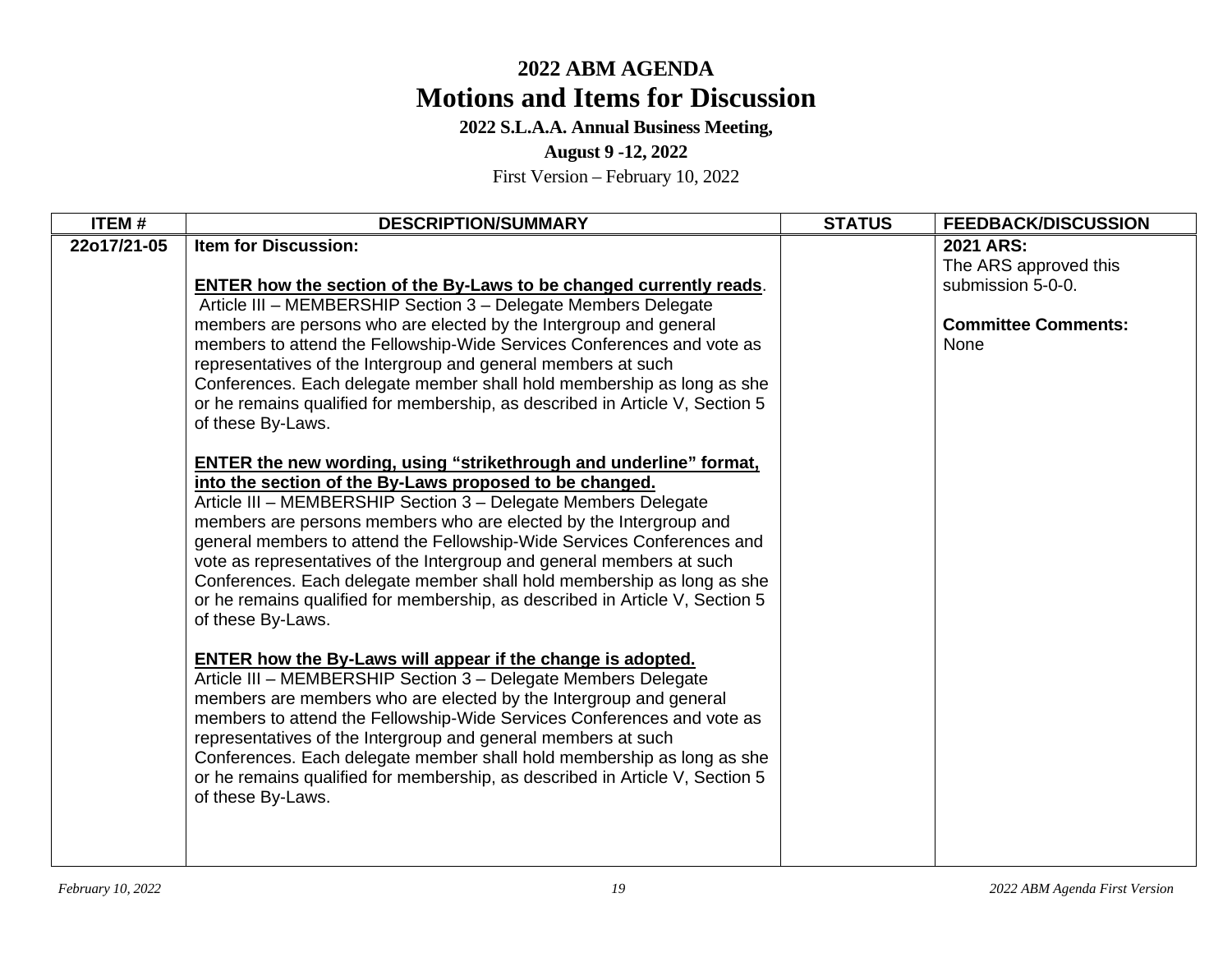## **2022 S.L.A.A. Annual Business Meeting,**

### **August 9 -12, 2022**

| ITEM#                                          | <b>DESCRIPTION/SUMMARY</b>                                                                                                                                                                                                                                                                                                                                                                                                                                                                                                                                                                                                                                                                                                                                                                                                                                                                                                                                                                                                                                                         | <b>STATUS</b> | <b>FEEDBACK/DISCUSSION</b>                                                                    |
|------------------------------------------------|------------------------------------------------------------------------------------------------------------------------------------------------------------------------------------------------------------------------------------------------------------------------------------------------------------------------------------------------------------------------------------------------------------------------------------------------------------------------------------------------------------------------------------------------------------------------------------------------------------------------------------------------------------------------------------------------------------------------------------------------------------------------------------------------------------------------------------------------------------------------------------------------------------------------------------------------------------------------------------------------------------------------------------------------------------------------------------|---------------|-----------------------------------------------------------------------------------------------|
| 22o17/21-05<br>Continued from<br>previous page | ENTER the INTENT of the proposed change.<br>This IFD is to gain input from the Fellowship about the best way to close a<br>loophole that may allow for a non-S.L.A.A. member to be sent to the ABM.<br><b>ENTER the REQUIREMENTS if the By-Laws change is adopted:</b><br>Change the By-Laws. No outlay of money will be necessary. The By-Laws<br>will need to be updated on the website, in the Board Manual, the<br>Conference Delegate Binder and any other place that they are posted. It is<br>anticipated to take a nominal amount of work for the Webmaster to update<br>the website.                                                                                                                                                                                                                                                                                                                                                                                                                                                                                      |               |                                                                                               |
| 22o18/21-06                                    | <b>Item for Discussion:</b><br><b>ENTER WHAT THE ITEM IS:</b><br>Increase total democratic involvement in ABC/M by eliminating the delegate<br>registration fee and instead establishing a suggested donation. This item<br>includes a formula to calculate the suggested donation.<br>No Intergroup should be prevented from having representation at the<br>$\bullet$<br>ABC/M due to cost.<br>Improve our alignment with the democratic intent of the Concepts.<br><b>ENTER THE INTENT of IFD:</b><br>The 2021 edition of the CSM states that as of July 2020 SLAA includes 78<br>Intergroups worldwide and yet the 2020 ABC/M only saw attendance from<br>29 Intergroups. Only 37% of our Fellowship was represented.<br>Our guidance from the Twelve Concepts includes<br>• "that, like the Fellowship it serves, [the Conference] will always<br>remain democratic in thought and action" (Concept 12)<br>That the "ultimate responsibility and authority for S.L.A.A. world<br>services always reside in the collective conscience of our whole<br>Fellowship." (Concept 1) |               | 2021 ARS:<br>The ARS approved this<br>submission 3-0-0.<br><b>Committee Comments:</b><br>None |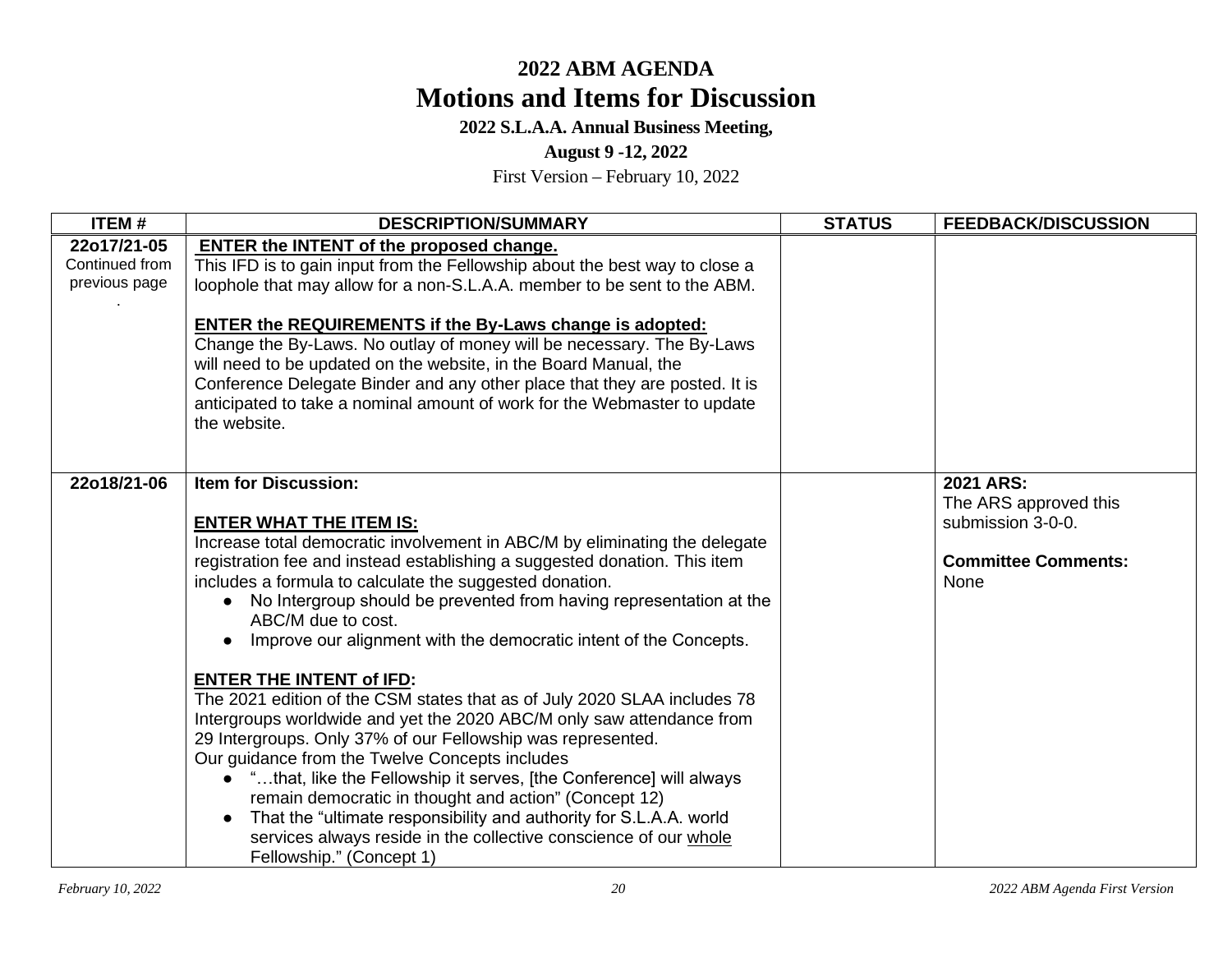## **2022 S.L.A.A. Annual Business Meeting,**

### **August 9 -12, 2022**

| <b>ITEM#</b>   | <b>DESCRIPTION/SUMMARY</b>                                                                                                                           | <b>STATUS</b> | <b>FEEDBACK/DISCUSSION</b> |
|----------------|------------------------------------------------------------------------------------------------------------------------------------------------------|---------------|----------------------------|
| 22o18/21-06    | "The Annual Business Conference, by delegation, is the voice and                                                                                     |               |                            |
| Continued from | conscience for our world services and of S.L.A.A. as a whole."                                                                                       |               |                            |
| previous page. | (Concept 2)                                                                                                                                          |               |                            |
|                | "The "Right of Participation" is maintained by allowing members the                                                                                  |               |                            |
|                | opportunity to cast one vote up to the level at which they are trusted                                                                               |               |                            |
|                | servants." (Concept 4) Concept 4 makes it clear that if an Intergroup                                                                                |               |                            |
|                | elects a delegate to the ABC/M the right of that delegate to                                                                                         |               |                            |
|                | participate and vote at the ABC/M is an absolute right that is not                                                                                   |               |                            |
|                | subject to qualification or condition.                                                                                                               |               |                            |
|                | At our annual Conference we are falling short of meeting the spiritual<br>principles outlined in our Twelve Concepts. We are limiting attendance, we |               |                            |
|                | are limiting democratic participation, and by extension we are limiting                                                                              |               |                            |
|                | diversity. It is impossible to determine if the attendance at the Conference                                                                         |               |                            |
|                | accurately reflects the diversity of our membership when less than 40% of                                                                            |               |                            |
|                | the Fellowship's intergroups are represented. Diversity of opinion, of                                                                               |               |                            |
|                | geography, of culture is most likely poorly represented.                                                                                             |               |                            |
|                | Establishing the donation suggested for each delegate should be done by a                                                                            |               |                            |
|                | standard formula:                                                                                                                                    |               |                            |
|                | Include total direct costs:                                                                                                                          |               |                            |
|                | Binder preparation and mailing including duplication,<br>$\circ$                                                                                     |               |                            |
|                | collating, and packaging (virtual attendees may receive digital<br>documents)                                                                        |               |                            |
|                | Technology costs including depreciation of investments<br>$\circ$                                                                                    |               |                            |
|                | Temporary staff<br>$\circ$                                                                                                                           |               |                            |
|                | Exclude total indirect costs                                                                                                                         |               |                            |
|                | ○ Full time staff hours spent on Conference                                                                                                          |               |                            |
|                | Divide total direct costs by total number of Intergroups registered in                                                                               |               |                            |
|                | the twelve months prior to the conference with F.W.S.                                                                                                |               |                            |
|                | An example:<br>$\circ$                                                                                                                               |               |                            |
|                | Costs (these are rough estimates, hypothetical                                                                                                       |               |                            |
|                | figures): total $$7,400$                                                                                                                             |               |                            |
|                | • Binder costs plus mailing: \$2000                                                                                                                  |               |                            |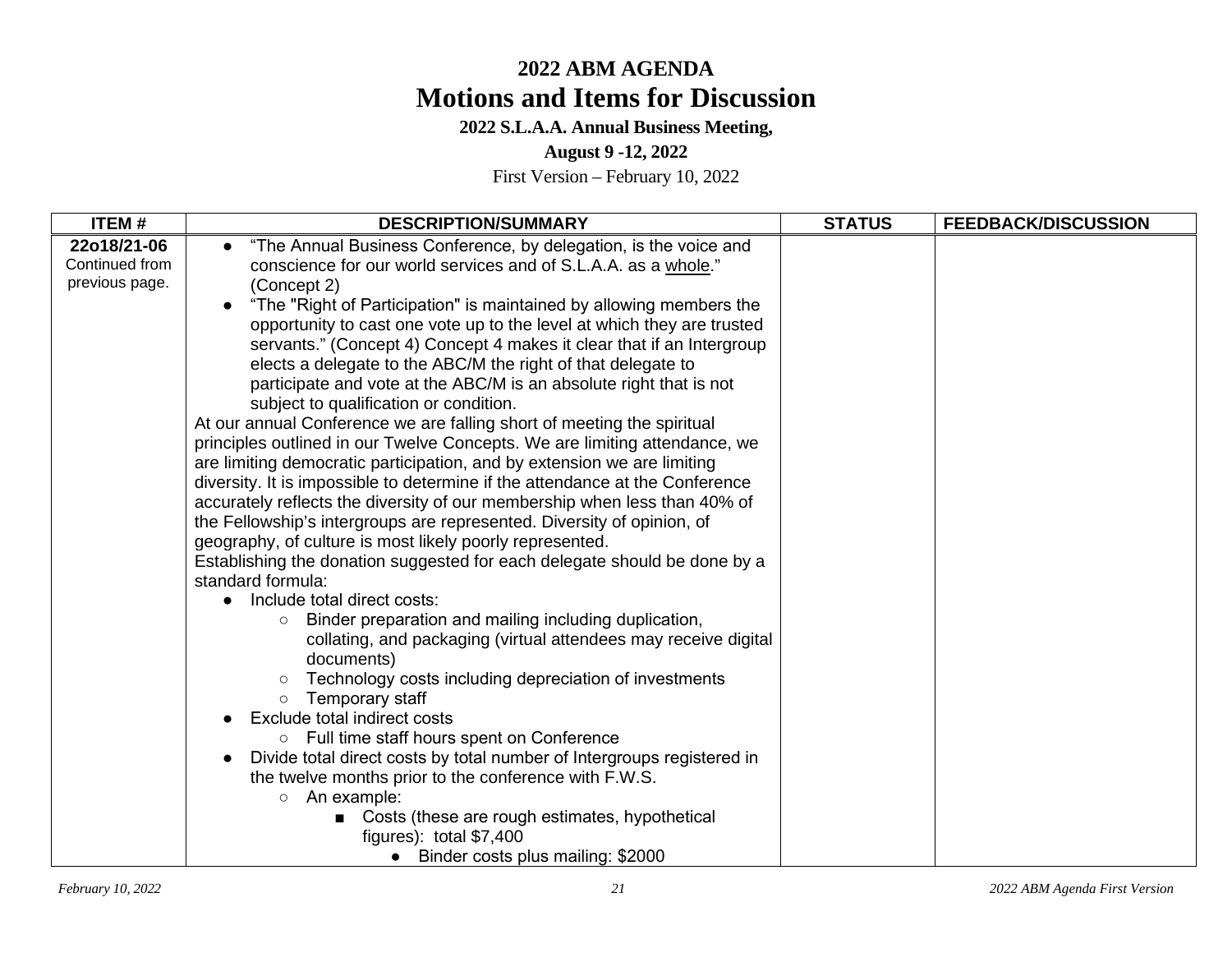**2022 S.L.A.A. Annual Business Meeting,** 

**August 9 -12, 2022** 

| <b>ITEM#</b>                                    | <b>DESCRIPTION/SUMMARY</b>                                                                                                                                                                                                                                                                                                                                                                                                                                                                                                                                                                                                                                                                                                                                                                                                                                                                                                                                                                                                                                                                                                                                                                                                                                                                                                                                                                                                                                                                                                                                                                                                                                                                                                                                                                                                 | <b>STATUS</b> | <b>FEEDBACK/DISCUSSION</b> |
|-------------------------------------------------|----------------------------------------------------------------------------------------------------------------------------------------------------------------------------------------------------------------------------------------------------------------------------------------------------------------------------------------------------------------------------------------------------------------------------------------------------------------------------------------------------------------------------------------------------------------------------------------------------------------------------------------------------------------------------------------------------------------------------------------------------------------------------------------------------------------------------------------------------------------------------------------------------------------------------------------------------------------------------------------------------------------------------------------------------------------------------------------------------------------------------------------------------------------------------------------------------------------------------------------------------------------------------------------------------------------------------------------------------------------------------------------------------------------------------------------------------------------------------------------------------------------------------------------------------------------------------------------------------------------------------------------------------------------------------------------------------------------------------------------------------------------------------------------------------------------------------|---------------|----------------------------|
| 22o18/21-06<br>Continued from<br>previous page. | Technology: \$1500<br>Temporary staff: \$1000<br>Number of Intergroups in 2021: 78<br>$$4,500$ divided by $78 = $57.69$ per delegate<br>Suggested donation per delegate \$60<br>An enthusiastic effort to include a delegate from every one of the current<br>Intergroups is an absolute must.<br>Intergroups must be encouraged to pay for their delegate, but any<br>Intergroup with insufficient funds must be welcomed to have a delegate<br>attend.<br>Fundraising letters to all Intergroups and to the Fellowship at large to cover<br>any shortage from registration donations must be done. The current practice<br>of scholarships which creates two classes of delegates is to be abandoned.<br>Our annual Conference is virtual in 2021. A virtual option must be available<br>in all future years thus preserving the right of duly elected delegates to vote<br>at the ABC/M. We may return to in person Conferences or partial in person<br>Conferences. If so, the costs of room, board, and travel will need to be paid<br>by the attending delegate's Intergroup. Previously room and board costs<br>were included in the cost of delegate registration making it even more<br>difficult for some Intergroups to send delegates. Having a virtual option for<br>delegates to attend the ABC/M each year ensures the democratic<br>involvement of our entire Fellowship.<br>In summary:<br>Every Intergroup be enthusiastically encouraged to send a delegate<br>(or more than one based on established formula detailed in the by-<br>laws) to the Annual Business Conference.<br>The price to register each delegate be free with a suggested<br>donation based on the formula detailed above.<br>Rigorous fundraising be done to cover any shortage resulting from<br>delegate registration donations. |               |                            |